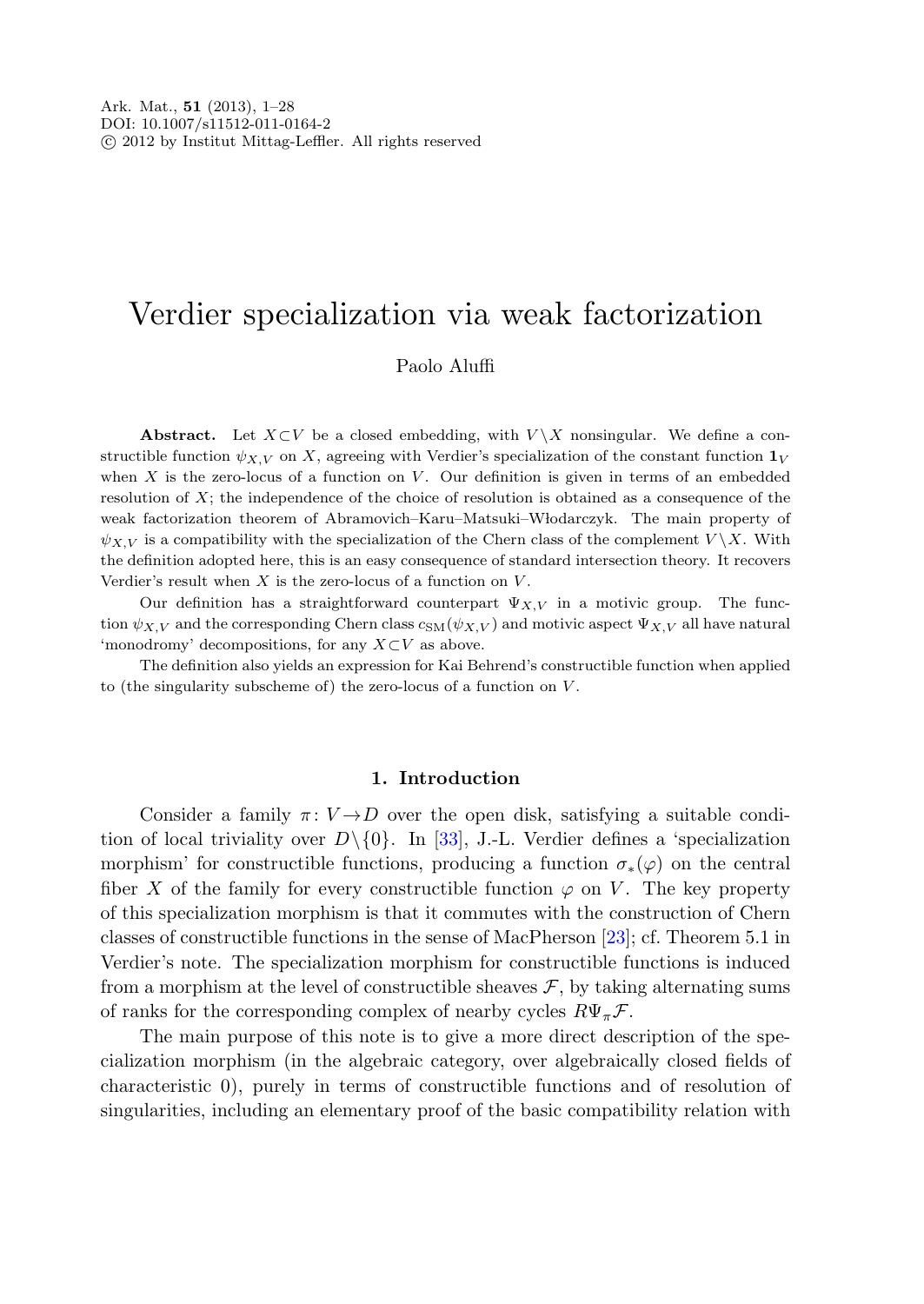Chern classes. We will assume that  $V$  is nonsingular away from  $X$ , and focus on the case of the specialization of constant functions; by linearity and functoriality properties, this suffices in order to determine  $\sigma_*$  in the situation considered by Verdier. On the other hand, the situation we consider is more general than the specialization template recalled above: we define a constructible function  $\psi_{X,V}$  for every proper closed subscheme X of a variety V (such that  $V \backslash X$  is nonsingular), which agrees with Verdier's specialization of the constant function  $\mathbf{1}_V$  when X is the fiber of a morphism from V to a nonsingular curve.

The definition of  $\psi_{X,V}$  (Definition [2.1\)](#page-5-0) is straightforward, and can be summarized as follows. Let  $w: W \rightarrow V$  be a proper birational morphism such that W is nonsingular, and  $D=w^{-1}(X)$  is a divisor with normal crossings and nonsingular components, and for which  $w|_{W\setminus D}$  is an isomorphism. Then define  $\psi_{D,W}(p)$  to be m if p is on a single component of D of multiplicity m, and 0 otherwise; and let  $\psi_{X,V}$  be the push-forward of  $\psi_{D,W}$  to X.

<span id="page-1-0"></span>Readers who are familiar with Verdier's paper [[33\]](#page-27-0) should recognize that this construction is implicit in Section 5 of that paper, if  $X$  is the zero-locus of a function on V . Our contribution is limited to the realization that the weak factorization theorem of  $[1]$  $[1]$  may be used to adopt this prescription as a *definition*, that the properties of this function follow directly from the standard apparatus of intersection theory, and that this approach extends the theory beyond the specialization situation considered by Verdier (at least in the algebraic case). Denoting by  $c_{SM}(\cdot)$ the Chern–Schwartz–MacPherson class of a constructible function, we prove the following theorem.

**Theorem I.** Let  $i: X \rightarrow V$  be an effective Cartier divisor. Then

$$
c_{\text{SM}}(\psi_{X,V}) = i^* c_{\text{SM}}(\mathbf{1}_{V \setminus X}).
$$

An expression for  $i^* c_{\text{SM}}(\mathbf{1}_{V \setminus X})$  in terms of the basic ingredients needed to define  $\psi_{X,V}$  as above may be given as soon as  $i: X \rightarrow V$  is a regular embedding (cf. Remark [3.5](#page-13-0)). In fact, with suitable positions, Theorem [I](#page-1-0) holds for arbitrary closed embeddings  $X\subset V$  (Theorem [3.3](#page-12-0)).

Theorem [I](#page-1-0) reproduces Verdier's result when X is a fiber of a morphism from V to a nonsingular curve; in that case (but not in general)  $\mathbf{1}_{V \setminus X}$  may be replaced with  $\mathbf{1}_V$ , as in Verdier's note. The definition of  $\psi_{X,V}$  is clearly compatible with smooth maps, and in particular the value of  $\psi_{X,V}$  at a point p may be computed after restricting to an open neighborhood of p. Thus, Verdier's formula for the specialization function in terms of the Euler characteristic of the intersection of a nearby fiber with a ball (Section 4 in [[33\]](#page-27-0)) may be used to compute  $\psi_{X,V}$  if X is a divisor in  $V$ , over  $\mathbb{C}$ .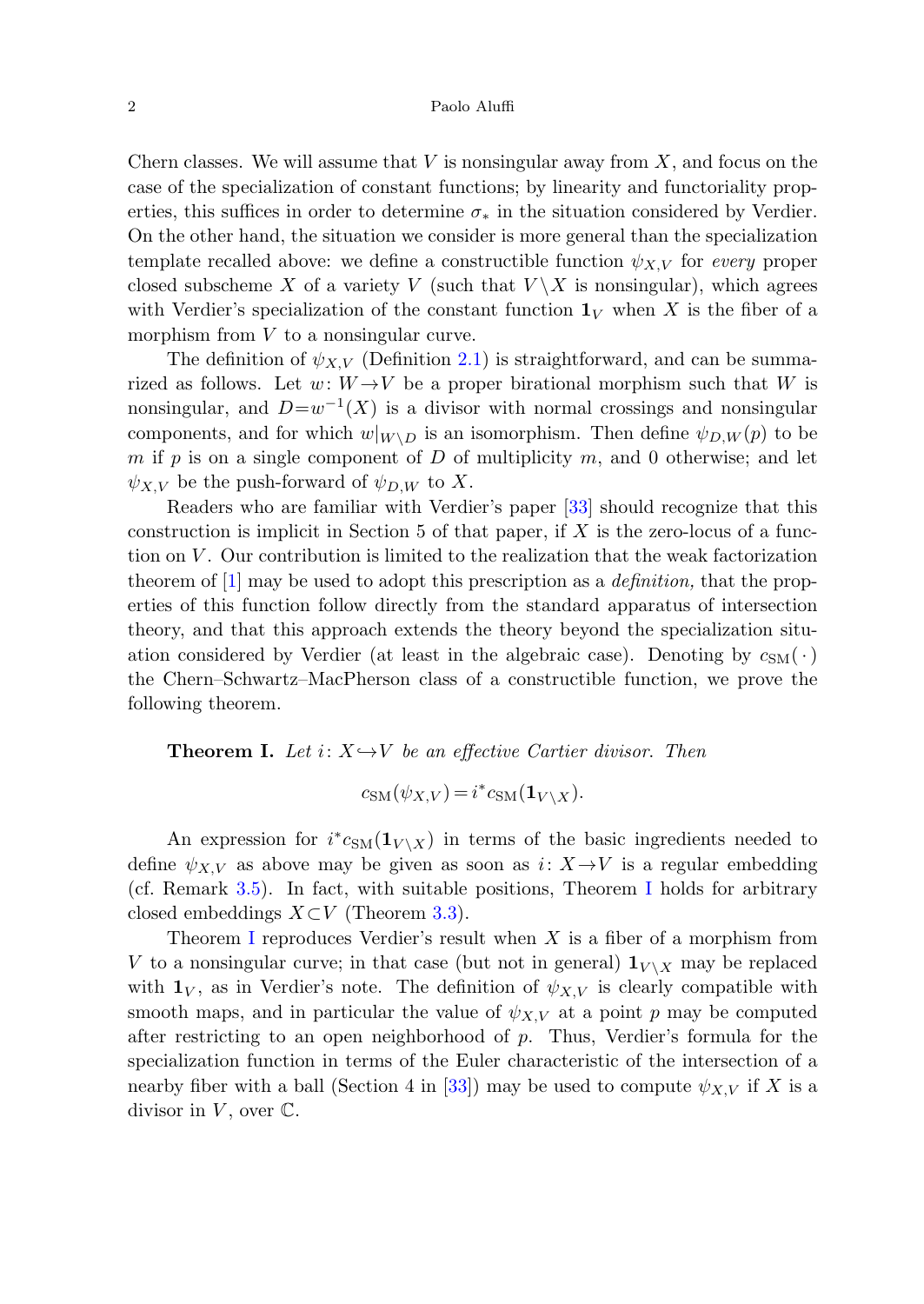<span id="page-2-0"></span>From the definition it is clear that the function  $\psi_{X,V}$  is birationally invariant in the following weak sense.

**Theorem II.** Let  $\pi: V' \to V$  be a proper birational morphism, let  $X' = \pi^{-1}(X)$ , and assume that  $\pi$  restricts to an isomorphism  $V' \ X' \to V \ X$ . Then

$$
\pi_*(\psi_{X',V'}) = \psi_{X,V}.
$$

(Here,  $\pi_*$  is the push-forward of constructible functions.)

In fact, the whole specialization morphism commutes with arbitrary proper maps, at least in Verdier's specialization situation ([\[33](#page-27-0)], Corollary 3.6). It would be desirable to establish this fact for the morphism induced by  $\psi_{X,V}$  for arbitrary X, by the methods used in this paper.

<span id="page-2-1"></span>The definition summarized above yields a natural decomposition of the constructible function  $\psi_{V,X}$  (and hence of its Chern class  $i^*c_{SM}(\mathbf{1}_{V \setminus X})$ ) according to the multiplicities of some of the exceptional divisors, see Remarks [2.5](#page-7-0) and [3.6](#page-14-0). In the specialization situation, this decomposition matches the one induced on the Milnor fiber by monodromy, as follows from the description of the latter in [[2\]](#page-26-1). As Schürmann pointed out to me, an analogous description in the more general case considered here may be found in [\[32](#page-27-2)], Theorem 3.2.

In the basic specialization situation, in which  $X$  is the zero-scheme of a function f on V and V is nonsingular, let Y be the *singularity subscheme* of X (i.e., the 'critical scheme' of f). One can define a constructible function  $\mu$  on X by

(1) 
$$
\mu = (-1)^{\dim V} (\mathbf{1}_X - \psi_{X,V}).
$$

<span id="page-2-2"></span>In this case (and over  $\mathbb{C}$ ), the function  $\psi_{X,V}$  agrees with Verdier's specialization function  $\chi$  (here we use notation as in [\[26](#page-27-3)], cf. especially Proposition 5.1). The function  $\mu$  is 0 outside of Y, so may be viewed as a constructible function on Y. In fact, it has been observed (cf., e.g., [\[4](#page-26-2)] and [\[12](#page-26-3)]) that the function  $\mu$  is a specific linear combination of local Euler obstructions, and in particular it is determined by the scheme Y and can be generalized to arbitrary schemes. Kai Behrend denotes this generalization  $\nu_Y$  in [\[12](#page-26-3)]. The definition of  $\psi_{X,V}$  given in this paper yields an alternative computation of  $\mu$  when Y is the critical scheme of a function, and Theorem [II](#page-2-0) describes the behavior through modifications along  $X$  of this function: if  $\pi: V' \rightarrow V$  is as in Theorem [II,](#page-2-0) then

(2) 
$$
\nu_Y = \pi_*(\nu_{Y'}) + (-1)^{\dim V} (\mathbf{1}_Y - \pi_*(\mathbf{1}_{Y'}))
$$

provided that V and V' are nonsingular, X and hence  $X' = \pi^{-1}(X)$  are hypersurfaces, and Y and Y' are their singularity subschemes. As  $\psi_{X,V}$  is defined for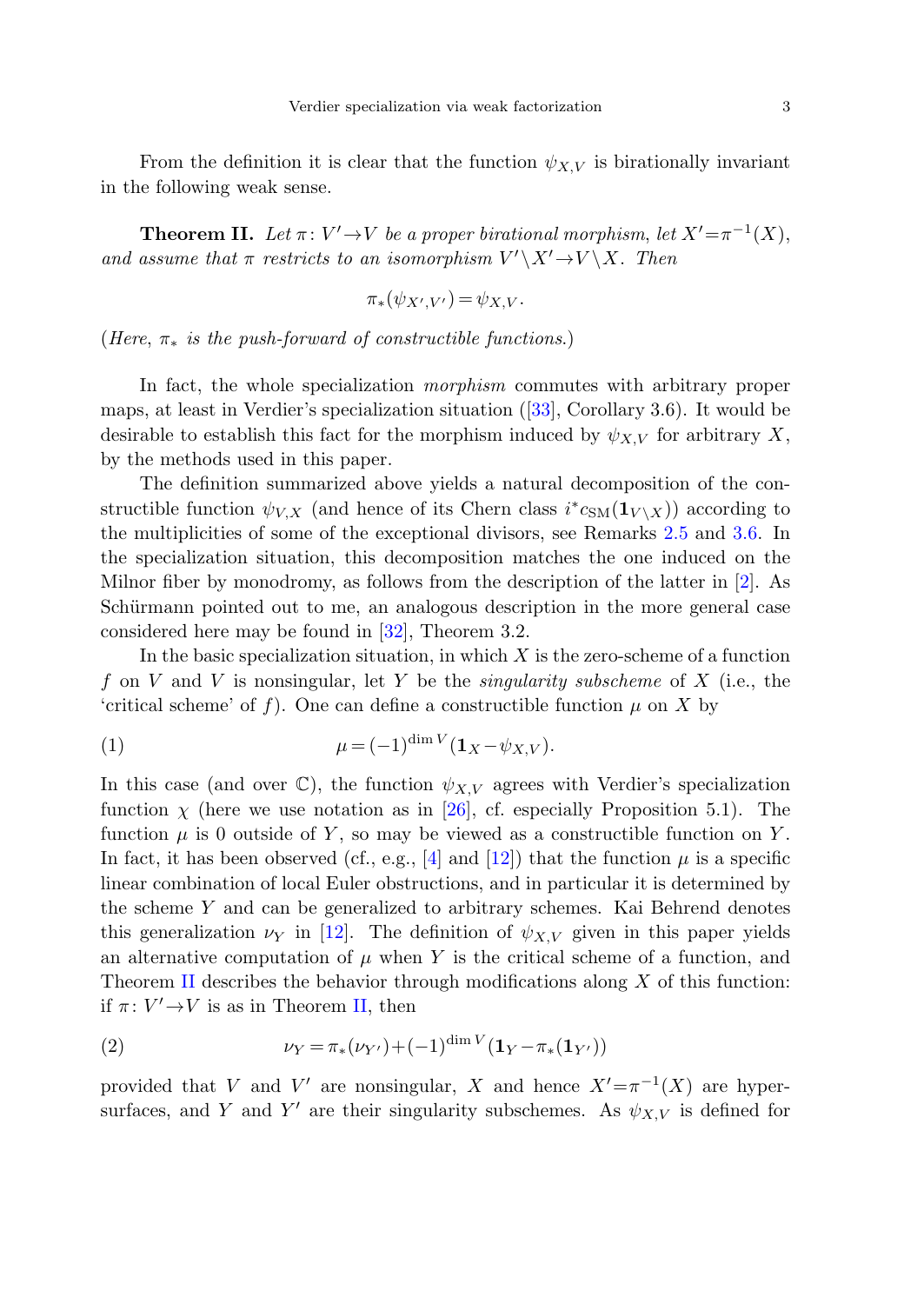arbitrary  $X\subset V$ , there may be a generalization of ([1\)](#page-2-1) linking Behrend's function and  $\chi_{X,V}$  when X is not necessarily a hypersurface; it would be interesting to have statements analogous to  $(2)$  $(2)$  holding for more general X.

In Section [5](#page-23-0) we comment on the relation between  $c_{SM}(\psi_{X,V})$  and the 'weighted Chern–Mather class' of the singularity subscheme Y of a hypersurface  $X$ ; the degree of this class is a Donaldson–Thomas type invariant  $(12)$ , Section 4.3). We also provide an explicit formula for the function  $\mu$  in terms of a resolution of the hypersurface  $X$ . It would be interesting to extend these results to the non-hypersurface case.

In a different vein, J. Schürmann has considered the iteration of the specialization operator over a set of generators for a complete intersection  $X\subset V$  ([\[29](#page-27-4)], Definition 3.6). It would be a natural project to compare Schürmann's definition (which depends on the order of the generators) with our definition of  $\psi_{X,V}$  (which is independent of the order, and may be extended to arbitrary  $X\subset V$ ). Schürmann also points out that the deformation to the normal cone may be used to reduce an arbitrary  $X\subset V$  to a specialization situation; this strategy was introduced in [\[34](#page-27-5)], and is explained in detail in [[28\]](#page-27-6), Section 1. Again, it would be interesting to establish the precise relation between the resulting specialization morphism and the function  $\psi_{X,V}$  studied here.

We include in Section [2.3](#page-9-0) a brief discussion of a 'motivic' invariant  $\Psi_{X,V}$ , also defined for any closed embedding  $X\subset V$  into a variety, still assumed for simplicity to be nonsingular outside of  $X$ . This invariant can be defined in the quotient of the Grothendieck ring of varieties by the ideal generated by the class of a torus  $\mathbb{T}=\mathbb{A}^1-\mathbb{A}^0$ , or in a more refined relative ring over X. The definition is again extremely simple, when given in terms of a resolution in which the inverse image of X is a divisor with normal crossings; the proof that the invariant is well-defined also follows from the weak factorization theorem. As its constructible function counterpart, the class  $\Psi_{X,V}$  admits a natural 'monodromy' decomposition (although a Milnor fiber is not defined in general in the situation we consider), see Remark [2.14.](#page-10-0) When V is nonsingular and X is the zero-locus of a function on V,  $\Psi_{X,V}$  is a poor man's version of the Denef–Loeser motivic Milnor/nearby fiber  $(17)$ , Section 3.5); it is defined in a much coarser ring, but it carries information concerning the topological Euler characteristic and some other Hodge-type data. We note that  $\Psi_{X,V}$ is not the image of the limit of the naive motivic zeta function of Denef–Loeser, since it does carry multiplicity information, while  $Z^{\text{naive}}(T)$  discards it (see for example [[17\]](#page-26-4), Corollary 3.3). The limit of the (non-naive) Denef–Loeser motivic zeta function  $Z(T)$  encodes the multiplicity and much more as actual monodromy information, and in this sense it lifts the information carried by our  $\Psi_{X,V}$ . It would be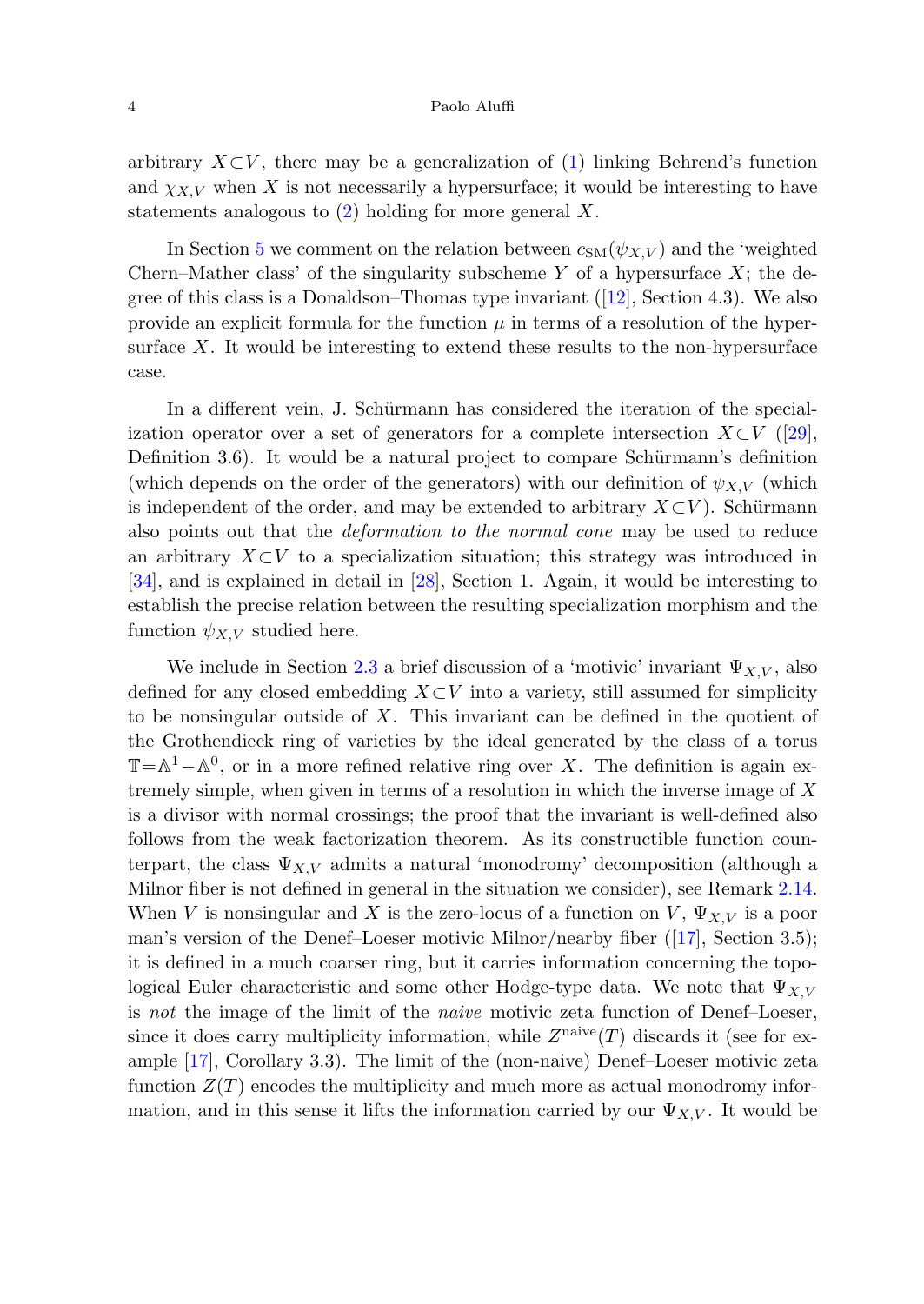interesting to define and study an analogous lift for more general closed embeddings  $X\subset V$ , and possibly allowing V to be singular along X.

The approach of [[15\]](#page-26-5) could be used to unify the constructions of  $\psi_{X,V}$  and  $\Psi_{X,V}$  given in this paper, and likely extend them to other environments, but we will not pursue such generalizations here since our aim is to keep the discussion at the simplest possible level. Likewise, 'celestial' incarnations of the Milnor fiber (in the spirit of [[6\]](#page-26-6) and [\[8](#page-26-7)]) will be discussed elsewhere.

In our view, the main advantages of the approach taken in this paper are the simplicity afforded by the use of the weak factorization theorem and the fact that the results have a straightforward interpretation for any closed embedding  $X\subset V$ . whether arising from a specialization situation or not. These results hold with identical proofs over any algebraically closed field of characteristic zero. We note that the paper [\[32](#page-27-2)] of van Proeyen and Veys also deals with arbitrary closed embeddings with nonsingular complements, as in this note. A treatment of Verdier specialization over arbitrary algebraically closed fields of characteristic zero, also using only the standard apparatus of intersection theory, was given by Kennedy in [[22\]](#page-27-7) by relying on the Lagrangian viewpoint introduced by C. Sabbah [[27\]](#page-27-8). Fu [[19\]](#page-26-8) gives a description of Verdier's specialization in terms of normal currents.

We were motivated to take a new look at Verdier's specialization because of applications to string-theoretic identities (cf. [\[10](#page-26-9)], Section 4). Also, Verdier specialization offers an alternative approach to the main result of [\[9\]](#page-26-10). The main reason to allow  $V$  to have singularities along  $X$  is that this typically is the case for specializations arising from pencils of hypersurfaces in a linear system, as in these applications. See Section [4](#page-17-0) for a few simpler examples illustrating this point.

<span id="page-4-0"></span>Acknowledgements. I am indebted to M. Marcolli for many insightful conversations, and I thank W. Veys and J. Schürmann for comments on a previous version of this paper.

## **2. The definition**

Our schemes are separated, of finite type over an algebraically closed field  $k$ of characteristic 0. The characteristic restriction is due to the use of resolution of singularities and the main result of [[1\]](#page-26-0), as well as the theory of Chern–Schwartz– MacPherson classes. (Cf. [\[21](#page-26-11)] and [[7\]](#page-26-12) for discussions of the theory in this generality.)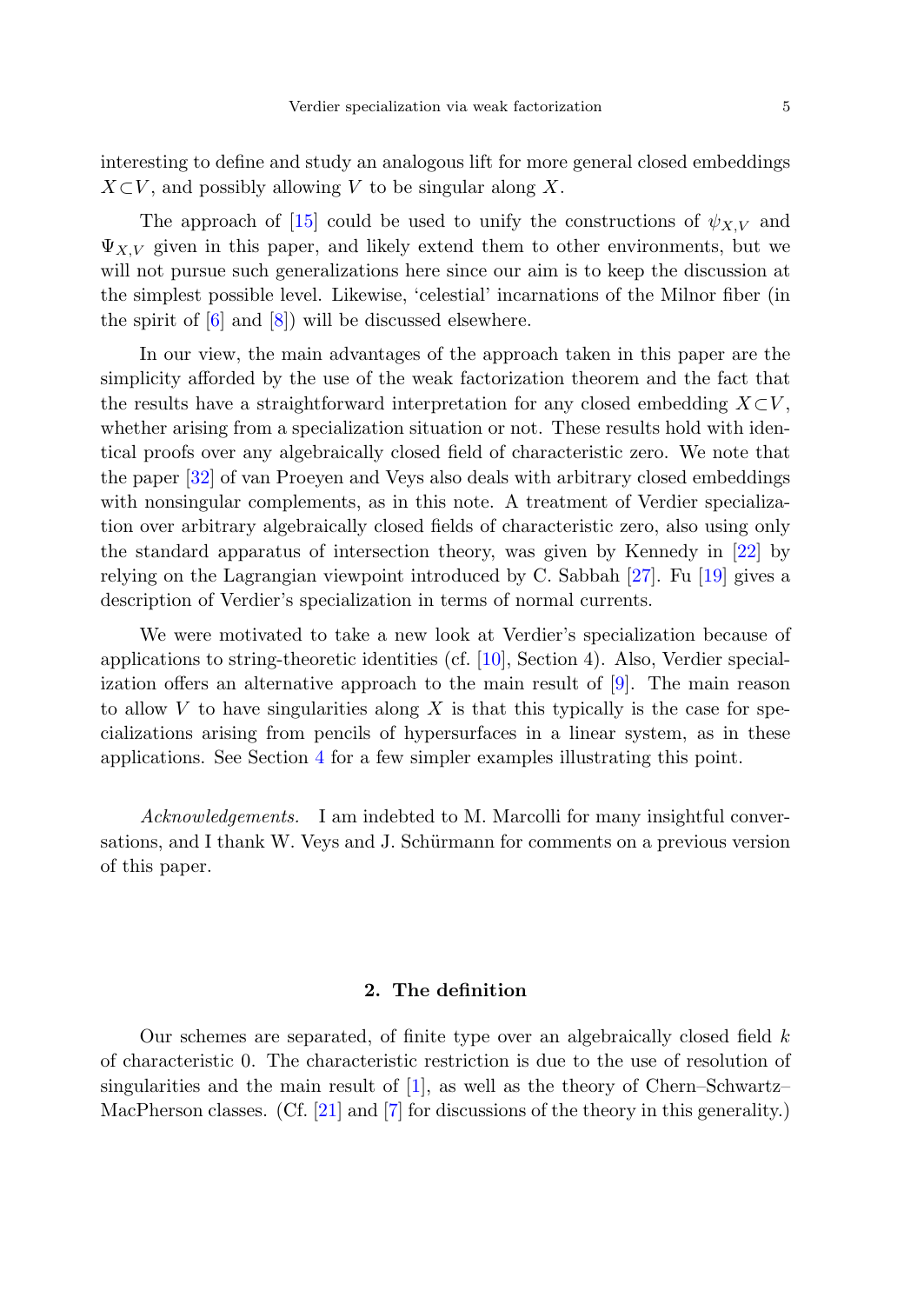## <span id="page-5-0"></span>**2.1.** Definition of  $\psi_{X,V}$

Definition 2.1. Let V be a variety, and let  $i: X \rightarrow V$  be a closed embedding. We assume that  $V \backslash X$  is nonsingular and nonempty. The *constructible function*  $\psi_{X,V}$  on X is defined as follows:

– Let  $w: W \to V$  be a proper birational morphism; let  $D=w^{-1}(X)$ , and  $d=w|_D$ :



We assume that  $W$  is nonsingular,  $D$  is a divisor with normal crossings and nonsingular components  $D_l$  in W, and w restricts to an isomorphism  $W \ D \rightarrow V \ X$ . (Such a w exists, by resolution of singularities.) Let  $m_l$  be the multiplicity of  $D_l$ in D.

– We define a constructible function  $\psi_{D,W}$  on D by letting  $\psi_{D,W}(p)=m_l$  for  $p \in D_l$ ,  $p \notin D_k$ ,  $k \neq l$ , and  $\psi_{D,W}(p) = 0$  for  $p \in D_l \cap D_k$ , any  $k \neq l$ . – Then let  $\psi_{X,V} := d_*(\psi_{D,W}).$ 

<span id="page-5-1"></span>We remind the reader that the push-forward of constructible functions is defined as follows: For any scheme S, denote by  $\mathbf{1}_S$  the function with value 1 along S, and 0 outside of S. If S is a subvariety of D, and  $x \in X$ ,  $d_*(1_S)(x)$  equals  $\chi(d^{-1}(x)\cap S)$ . By linearity, this prescription defines  $d_*(\varphi)$  for every constructible function  $\varphi$  on D. Here,  $\chi$  denotes the topological Euler characteristic for  $k=\mathbb{C}$ ; see [\[22](#page-27-7)] or [\[7](#page-26-12)] for the extension to algebraically closed fields of characteristic 0.

Of course we have to verify that the definition of  $\psi_{X,V}$  given in Definition [2.1](#page-5-0) does not depend on the choice of  $w: W \rightarrow V$ .

**Lemma 2.2.** With notation as above, the function  $\psi_{X,V}$  is independent of the choice of  $w: W \rightarrow V$ .

*Proof.* The weak factorization theorem of  $[1]$  $[1]$  reduces the verification to the following fact:

– Let W, D and  $\psi_{D,W}$  as above.

 $-$  Let π:  $W \rightarrow W$  be the blow-up of W along a center  $Z ⊆ D$  that meets D with normal crossings, and let  $\hat{D} = \pi^{-1}(D)$ .

 $-$  Then  $\pi_*(\psi_{\widehat{D}, \widetilde{W}}) = \psi_{D,W}$ , where  $\psi_{\widehat{D}, \widetilde{W}}$  and  $\psi_{D,W}$  are defined by the prescription for divisors with normal crossings given in Definition [2.1.](#page-5-0)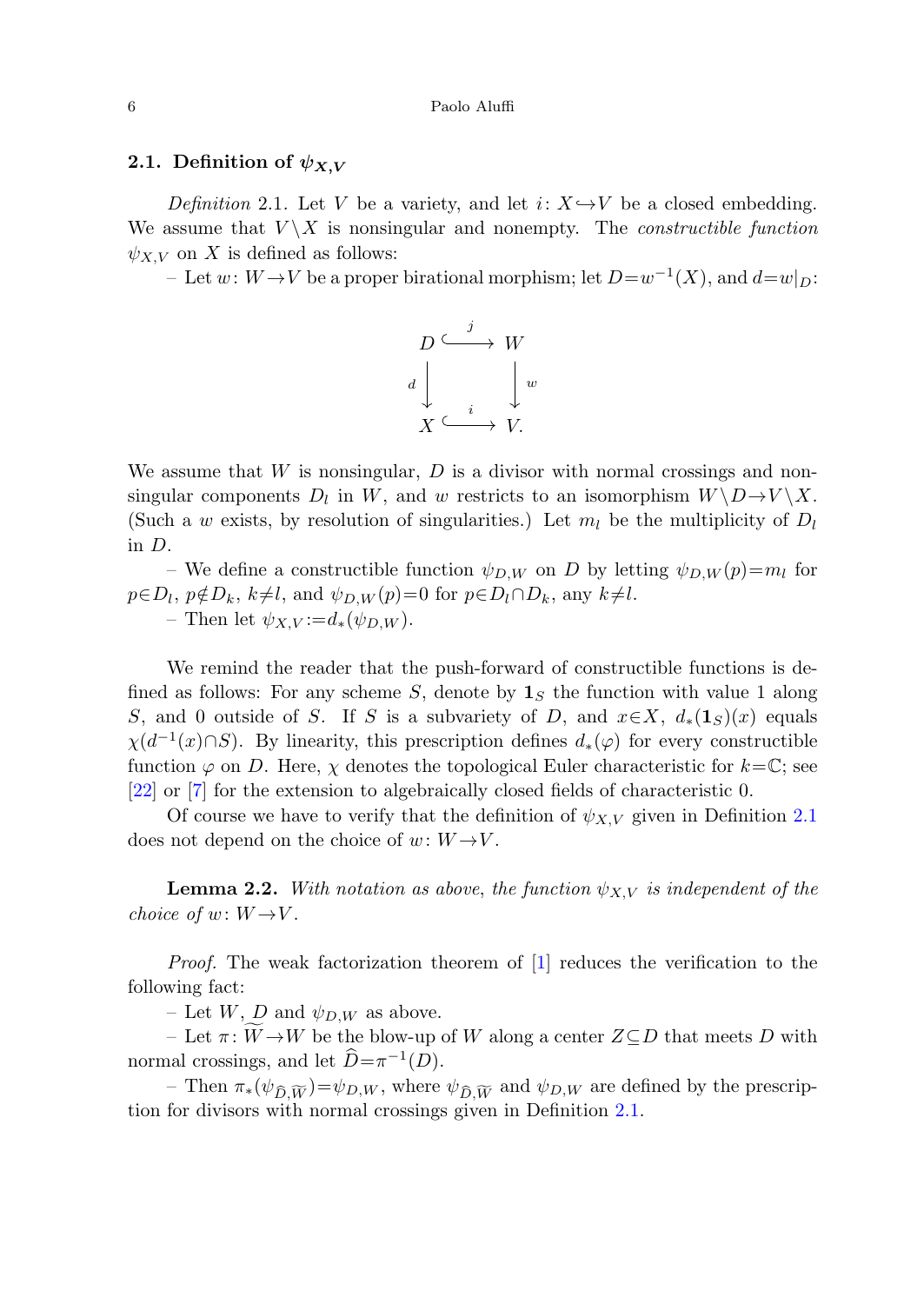Recall that  $Z$  meets  $D$  with normal crossings if at each point  $z$  of  $Z$  there is an analytic system of parameters  $x_1, ..., x_n$  for D at z such that Z is given by  $x_1 = ... = x_{r+1} = 0$ , and D is given by a monomial in the  $x_l$ 's. The divisor  $\widehat{D} = \pi^{-1}(D)$ is then a divisor with normal crossings, cf. Lemma 2.4 in [[5\]](#page-26-13). The divisor  $\widehat{D}$  consists of the proper transforms  $\tilde{D}_l$  of the components  $D_l$ , appearing with the same multiplicity  $m_l$ , and of the exceptional divisor E, appearing with multiplicity  $\sum_{D_l\supset Z} m_l$ . It is clear that  $\pi_*(\psi_{\widehat{D}, \widetilde{W}})$  agrees with  $\psi_{D,W}$  away from Z; we have to verify that the functions match at all  $z\in Z$ . The fiber of  $E=\pi^{-1}(Z)$  over z is a projective space of dimension  $r = \text{codim}_Z W - 1$ ; we have to analyze the intersection of the rest of  $\pi^{-1}(D)$  (that is, of the proper transforms  $\widetilde{D}_l$ ) with this projective space.

Now there are two kinds of points  $z \in Z$ : either z is in exactly one component  $D_l$ , or it is in the intersection of several components. In the first case,  $D_l$  is the unique component of  $\pi^{-1}(D)$  other than E meeting the fiber F of E over z. By definition,  $\psi_{\widehat{D}, \widetilde{W}} = m_l$  on the complement of  $F \cap D_l$  in  $D_l$ , and  $\psi_{\widehat{D}, \widetilde{W}} = 0$  along  $F \cap D_l$ . Thus,  $\pi_*(\psi_{\widehat{D}, \widetilde{W}})(z)$  equals

$$
m_l\chi(F\setminus (F\cap D_l)) + 0\chi(F\cap D_l) = m_l = \psi_{D,W}(z),
$$

since  $F \cong \mathbb{P}^r$  and  $F \cap \widetilde{D}_l \cong \mathbb{P}^{r-1}$ . This is as it should be. If z is in the intersection of two or more components  $D_l$ , then  $\psi_{D,W}(z)=0$ , so we have to verify that  $\pi_*(\psi_{\widehat{D}, \widetilde{W}})(z)=0$ . Again there are two possibilities: either one of the components containing z does not contain Z, and then the whole fiber  $F \cong \mathbb{P}^r$  is contained in the proper transform of that component, as well as in  $E$ ; or all the components  $D_l$ containing z contain Z. In the first case, the value of  $\psi_{\widehat{D}, \widetilde{W}}$  is zero on the whole fiber F, because F is in the intersection of two components of  $\overline{D}$ ; so the equality is clear in this case.

<span id="page-6-0"></span>In the second case, let  $D_1, ..., D_e$  be the components of D containing Z; no other component of D contains z, by assumption. The proper transforms  $D_l$  meet the fiber  $F \cong \mathbb{P}^r$  along e hyperplanes meeting with normal crossings,  $1 < e \leq r+1$ . The value of  $\psi_{\widehat{D}, \widetilde{W}}$  along F is then  $m_1 + ... + m_e$  along the complement U of these hyperplanes, and 0 along these hyperplanes. Thus,

$$
\pi_*(\psi_{\widehat{D}, \widetilde{W}})(z) = (m_1 + \dots + m_e)\chi(U).
$$

The proof will be complete if we show that  $\chi(U)=0$ ; and this is done in the elementary lemma that follows.  $\Box$ 

**Lemma 2.3.** Let  $H_1, ..., H_e$  be hyperplanes in  $\mathbb{P}^r$  meeting with normal crossings, with  $1 \leq e \leq r+1$ , and let  $U = \mathbb{P}^r \setminus (H_1 \cup ... \cup H_e)$ . Then  $\chi(U)=1$  for  $e=1$ , and  $\chi(U)=0$  for  $e=2,...,r+1$ .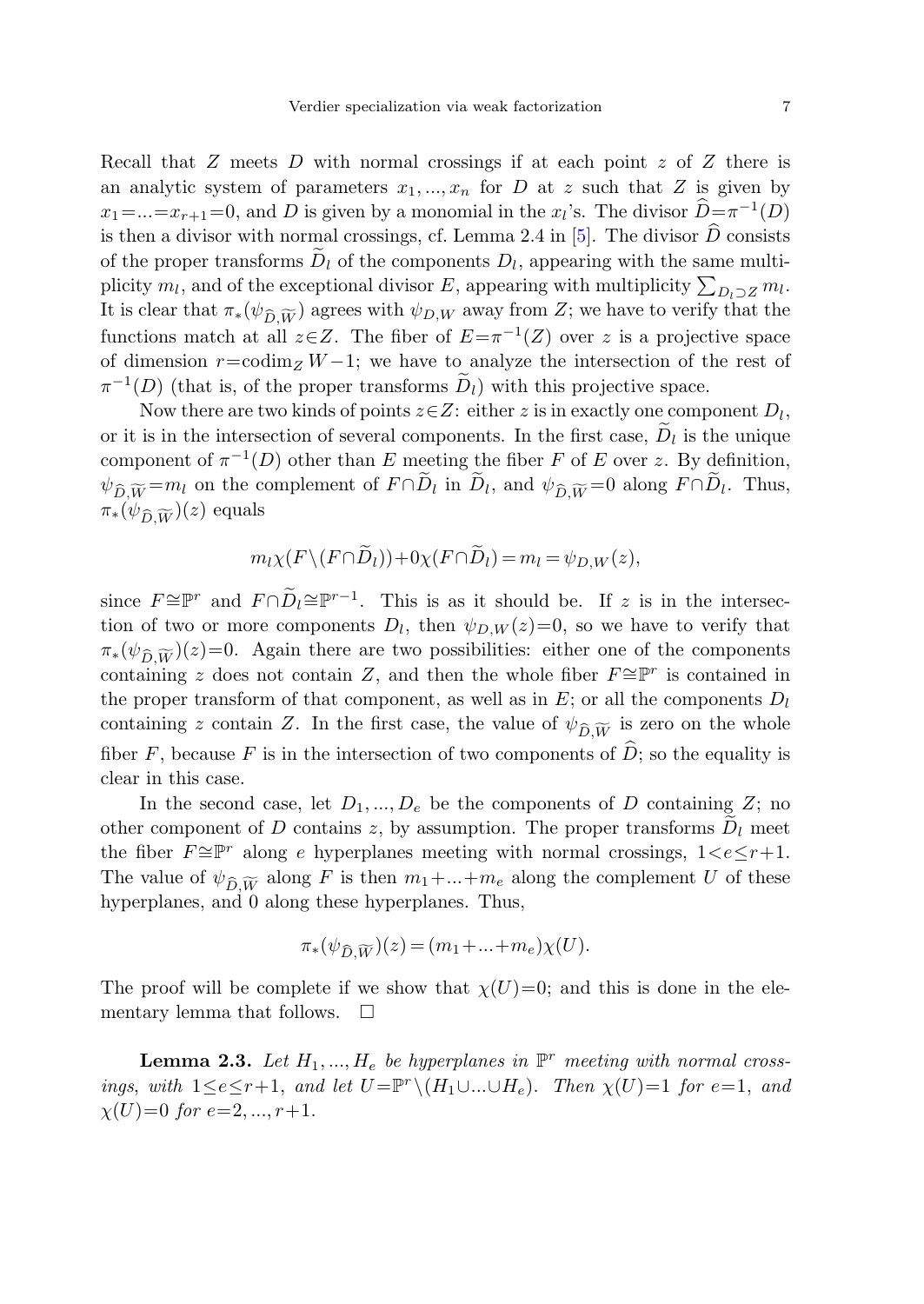## 8 Paolo Aluffi

Proof. The hyperplanes may be assumed to be coordinate hyperplanes, and hence U may be described as the set of  $(x_0, \ldots, x_r)$  such that the first e coordinates are nonzero. As the first coordinate is nonzero, we may set it to be 1, and view the rest as affine coordinates. It is then clear that  $U \cong \mathbb{A}^{r+1-e} \times \mathbb{T}^{e-1}$ , where  $\mathbb{T} = \mathbb{A} \setminus \{0\}$ is the 1-dimensional torus. The statement is then clear, since  $\chi(\mathbb{T})=0$ .  $\Box$ 

Remark 2.4. By definition, the value of  $\psi_{X,V}$  at a point  $p \in X$  is

$$
\psi_{X,V} = \sum_{l} m_l \chi(D_l^{\circ} \cap w^{-1}(p)),
$$

<span id="page-7-0"></span>where  $D_l^{\circ} = D_l \setminus \bigcup_{k \neq l} D_k$ . In the complex hypersurface case, this equals the Euler characteristic  $\chi(F_\theta)$  of the Milnor fiber, by formula (2) in Theorem 1 of [[2\]](#page-26-1). An analogous interpretation holds in general, as may be established by using Theorem 3.2 in [\[32\]](#page-27-2).

Remark 2.5. Let  $\alpha: \mathbb{Z} \to \mathbb{Z}$  be any function. The argument proving Lemma [2.2](#page-5-1) shows that one may define a constructible function  $\psi_{X,V}^{\alpha}$  on X as the push-forward of the function  $\psi_{D,W}^{\alpha}$  with value  $\alpha(m_l)$  on  $D_l \setminus \bigcup_{k \neq l} D_k$  and 0 on intersections, for D and W as in Definition [2.1](#page-5-0).

For  $\alpha\neq$  identity we do not have an interpretation for  $\psi_{X,V}^{\alpha}$  (or for the corre-sponding Chern class, cf. Remark [3.6\)](#page-14-0). Letting  $\varepsilon_m$  be the function that is 1 at  $m \in \mathbb{Z}$ and 0 at all other integers, we have a decomposition of the identity as  $\sum_{m=-\infty}^{\infty} m \varepsilon_m$ , and hence a distinguished decomposition

$$
\psi_{X,V}=\sum_{m=-\infty}^\infty m \psi_{X,V}^{\varepsilon_m}.
$$

The individual terms in this decomposition are clearly preserved by the morphisms considered in Propositions [2.6](#page-8-0) and [2.7](#page-8-1). In the hypersurface case they can be related to the monodromy action on the Milnor fiber, as the nonzero contributions arise from the nonzero eigenspaces of monodromy (cf. [[2\]](#page-26-1), Theorem 4; and Theorem 3.2 in [[32\]](#page-27-2) for generalizations to the non-hypersurface case). From this perspective, the piece  $\psi_{X,V}^{\varepsilon_1}$  may be thought of as the 'unipotent part' of  $\psi_{X,V}$ .

## **2.2. Basic properties and examples**

Theorem [II](#page-2-0) from the introduction is an immediate consequence of the definition of  $\psi_{X,V}$ .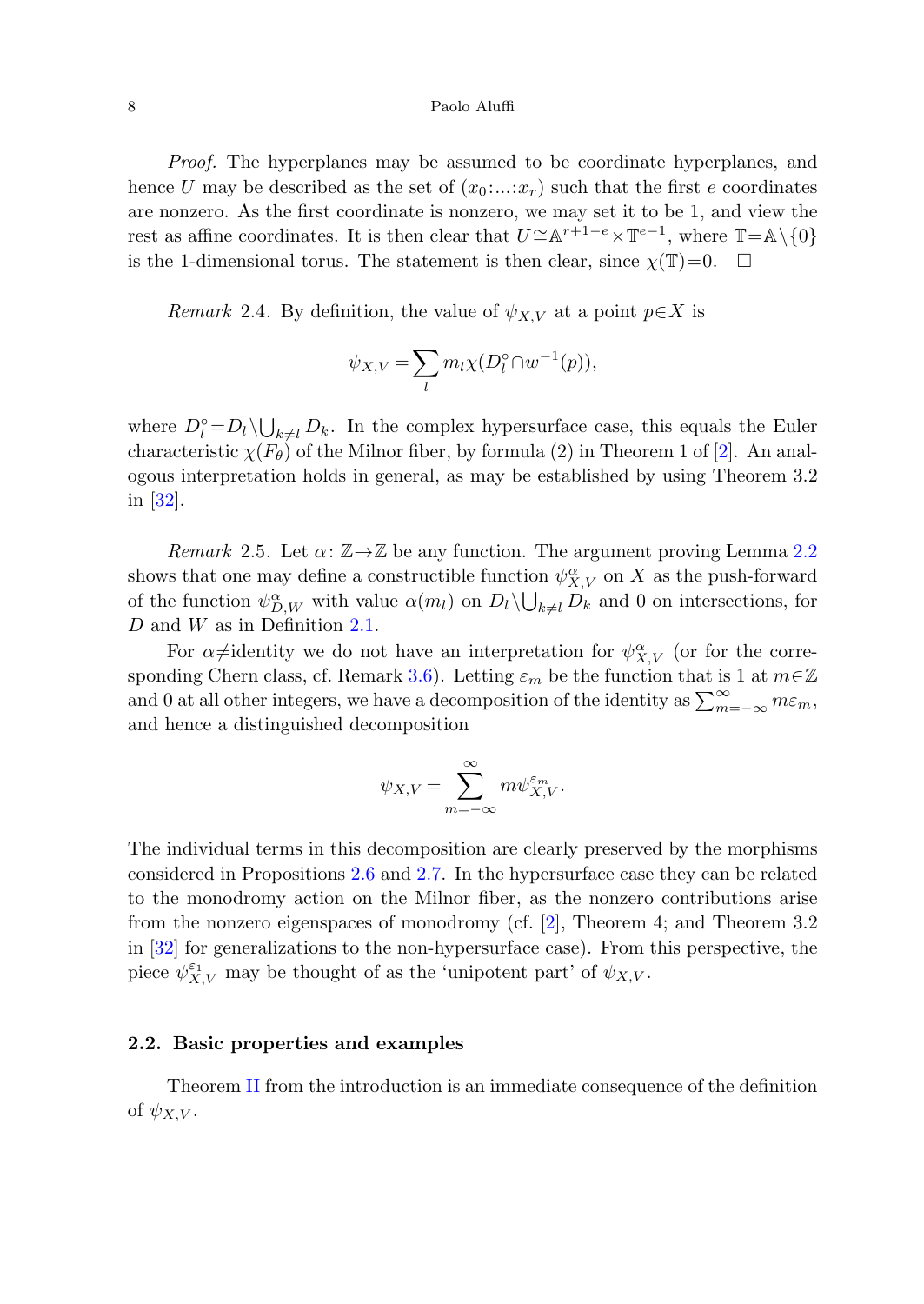<span id="page-8-1"></span><span id="page-8-0"></span>**Proposition 2.6.** Let V' be a variety, and let  $\pi: V' \to V$  be a proper morphism. Let  $X' = \pi^{-1}(X)$ , and assume that  $\pi$  restricts to an isomorphism  $V' \setminus X' \to V \setminus X$ . Then

$$
\pi_*(\psi_{V',X'})=\psi_{V,X}.
$$

Indeed, a resolution for the pair  $X' \subset V'$  as in Definition [2.1](#page-5-0) is also a resolution for the pair  $X\subset V$ . Another immediate consequence of the definition is the behavior with respect to smooth maps.

<span id="page-8-2"></span>**Proposition 2.7.** Let U be a variety, and let  $\eta: U \rightarrow V$  be a smooth morphism. Then

$$
\psi_{\eta^{-1}(X),U} = \eta^*(\psi_{X,V}).
$$

(Pull-backs of constructible functions are defined by composition.) Indeed, in this case one can construct compatible resolutions.

<span id="page-8-3"></span>For example, the value of  $\psi_{X,V}$  at a point  $p \in X$  may be computed by restricting to an open neighborhood of p.

Example 2.8. If X and V are nonsingular varieties, then  $\psi_{X,V} = \text{codim}_X V \cdot \mathbf{1}_X$ . Indeed, if X and V are nonsingular, then we may let  $w: W \rightarrow V$  be the blowup of V along  $X$ ; D is the exceptional divisor, and the push-forward of  $\mathbf{1}_D$  equals codim<sub>X</sub>  $V \cdot \mathbf{1}_X$  because the fibers of d are projective spaces  $\mathbb{P}^{\text{codim}_X V - 1}$ .

*Example* 2.9. The function  $\psi_{X,V}$  depends on the scheme structure on X. For example, let  $X\subset \mathbb{P}^2$  be the scheme defined by  $(x^2, xy)$ , consisting of a line L with an embedded point at  $p \in L$ . Then  $\psi_{X,\mathbb{P}^2}$  equals 1 along  $L \setminus \{p\}$ , while  $\psi_{X,\mathbb{P}^2}(p)=2$ . (Blow-up at  $p$ , then apply Definition [2.1.](#page-5-0) In terms of the decomposition in Re- $\text{mark } 2.5, \psi_{X,\mathbb{P}^2} \text{ is the sum of } \psi_{X,\mathbb{P}^2}^{\varepsilon_1} = \mathbf{1}_{L\setminus p} \text{ and } 2\psi_{X,\mathbb{P}^2}^{\varepsilon_2} = 2 \cdot \mathbf{1}_p.$  $\text{mark } 2.5, \psi_{X,\mathbb{P}^2} \text{ is the sum of } \psi_{X,\mathbb{P}^2}^{\varepsilon_1} = \mathbf{1}_{L\setminus p} \text{ and } 2\psi_{X,\mathbb{P}^2}^{\varepsilon_2} = 2 \cdot \mathbf{1}_p.$  $\text{mark } 2.5, \psi_{X,\mathbb{P}^2} \text{ is the sum of } \psi_{X,\mathbb{P}^2}^{\varepsilon_1} = \mathbf{1}_{L\setminus p} \text{ and } 2\psi_{X,\mathbb{P}^2}^{\varepsilon_2} = 2 \cdot \mathbf{1}_p.$  Thus,  $\psi_{X,\mathbb{P}^2} = \mathbf{1}_L + \mathbf{1}_p$ , while of course  $\psi_{L,\mathbb{P}^2} = \mathbf{1}_L$ .

Example 2.10. Let  $X$  be the reduced scheme supported on the union of three non-coplanar concurrent lines in  $\mathbb{P}^3$ ; for example, we may take  $(xy, xz, yz)$  as a defining ideal. Then  $\psi_{X,\mathbb{P}^3}=2$  along the three components, and  $\psi_{X,\mathbb{P}^3}(p)=0$  at the point of intersection p.

To see this, blow-up  $\mathbb{P}^3$  at p first, and then along the proper transforms of the three lines, to produce a morphism w:  $W \rightarrow \mathbb{P}^3$  as in Definition [2.1;](#page-5-0)  $D=w^{-1}(X)$ consists of 4 components, one of which dominates p. This component is a  $\mathbb{P}^2$  blown up at three points; the complement in this component of the intersection with the three other exceptional divisors has Euler characteristic 0, so the push-forward of  $\psi_{D,W}$  equals 0 at p.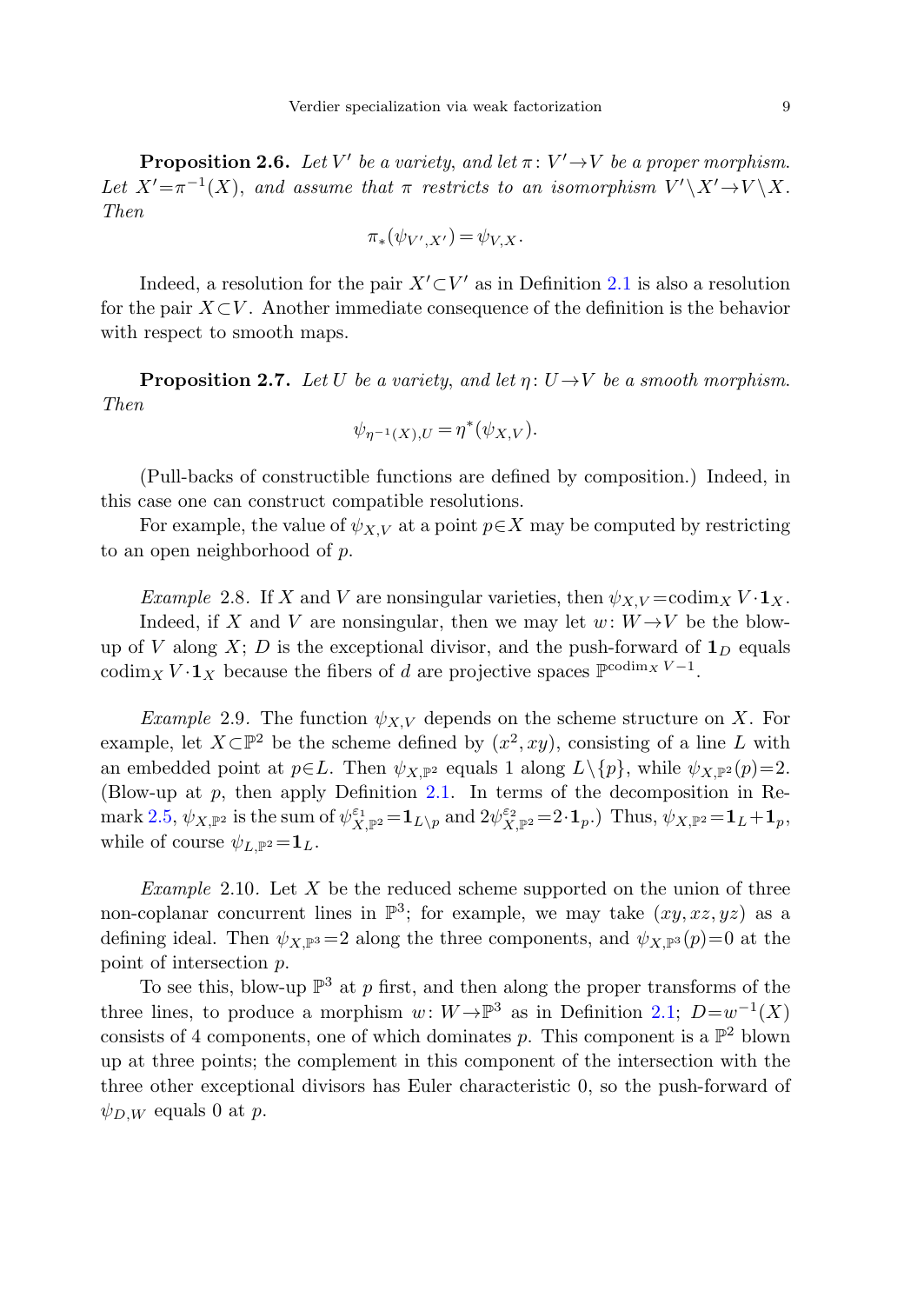<span id="page-9-0"></span>If the three concurrent lines are coplanar, say with ideal  $(xy(x+y), z)$ , then the value of  $\psi_{X,\mathbb{P}^3}$  at the intersection point is  $-2$ .

That the value of the function is 2 away from the point of intersection is clear a priori in both cases by Example [2.8](#page-8-2), since as observed above we may restrict to an open set avoiding the singularity and use Example [2.8.](#page-8-2)

## **2.3. A motivic invariant**

Definition [2.1](#page-5-0) has a counterpart in a quotient of the naive Grothendieck group of varieties  $K(\text{Var}_k)$ . Recall that this is the group generated by isomorphism classes of k-varieties, modulo the relations  $[S]=[S-T]+[T]$  for every closed embedding  $T \subseteq S$ ; setting  $[S_1] \cdot [S_2] = [S_1 \times S_2]$  makes  $K(\text{Var}_k)$  into a ring. Denote by L the class of  $\mathbb{A}^1$  in  $K(\text{Var}_k)$ , and by  $\mathbb{T}=\mathbb{L}-1$  the class of the multiplicative group of k.

We let  $\mathcal{M}^{\mathbb{T}}$  denote the quotient  $K(\text{Var}_k)/(\mathbb{T})$ . Every pair  $X\subset V$  as in Defini-tion [2.1](#page-5-0) (that is, with V being a variety and  $V \setminus X$  being nonsingular) determines a well-defined element  $\Psi_{X,V}$  of  $\mathcal{M}^{\mathbb{T}}$ , as follows:

- let  $D, d, W$  and w be as in Definition [2.1](#page-5-0);
- <span id="page-9-1"></span>– for every component  $D_l$  of  $D$ , let  $D_l^{\circ}$  be the complement  $D_l \setminus \bigcup_{k \neq l} D_k$ ;
- then  $\Psi_{X,V} = \sum_l m_l [D_l^{\circ}],$  where  $m_l$  is the multiplicity of  $D_l$  in  $D$ .

The argument given in Lemma [2.2](#page-5-1) proves that  $\Psi_{X,V}$  is well defined in the quotient  $\mathcal{M}^T$ . Indeed, the argument applies verbatim to show that the class of the fiber of a blow-up over  $z \in Z$  agrees mod  $\mathbb T$  with the class of z; Lemma [2.3](#page-6-0) is replaced by the analogous result in  $\mathcal{M}^T$ :

**Lemma 2.11.** Let  $H_1, ..., H_e$  be hyperplanes in  $\mathbb{P}^r$  meeting with normal crossings, with  $1 \leq e \leq r+1$ , and let  $U = \mathbb{P}^r \setminus (H_1 \cup ... \cup H_e)$ . Then  $|U|=1 \in \mathcal{M}^T$  for  $e=1$ , and  $[U]=0 \in \mathcal{M}^{T}$  for  $e=2,...,r+1$ .

The proof of Lemma [2.3](#page-6-0) implies this statement, as it shows that  $U \cong \mathbb{A}^{r+1-e} \times$  $\mathbb{T}^{e-1}$ . It is also evident that  $\Psi_{X,V}$  satisfies the analogues of Propositions [2.6](#page-8-0) and [2.7.](#page-8-1) Since  $\chi(\mathbb{T})=0$ , the information carried by an element of  $\mathcal{M}^{\mathbb{T}}$  suffices to compute topological Euler characteristics, but is considerably more refined: for example, the series obtained by setting  $v=u^{-1}$  in the Hodge–Deligne polynomial can be recovered from the class in  $\mathcal{M}^{\mathbb{T}}$ .

Example 2.12. Let  $X\subseteq \mathbb{P}^3$  be a cone over a smooth plane curve  $C\subseteq \mathbb{P}^2$  of degree m. Blowing up at the vertex  $p$  yields a resolution as needed in Definition [2.1;](#page-5-0) the function  $\psi_{X,\mathbb{P}^3}$  is immediately computed to be 1 outside of the vertex and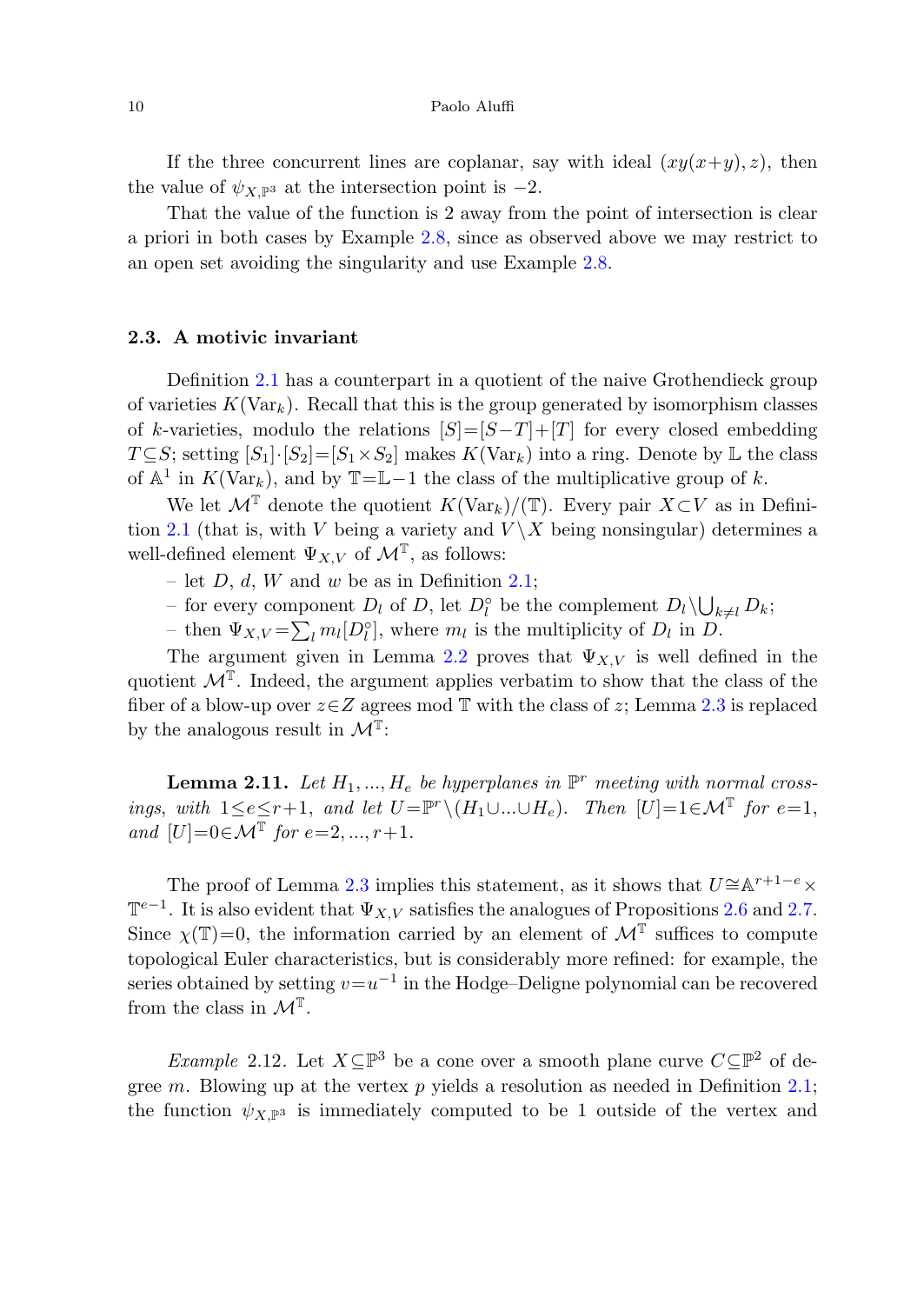$m(\chi(\mathbb{P}^2)-\chi(C))=(m-1)^3+1$  at p; the class  $\Psi_{X,\mathbb{P}^3}$  equals  $[C]+m(3-[C])\in\mathcal{M}^T$ . For  $m>2$ , this is not the class of a constant.

If X is the scheme of zeros of a nonzero function  $f: V \to k$ , and V is nonsingular, then a motivic Milnor fiber  $\psi_f$  was defined and studied by J. Denef and F. Loeser, see [[18](#page-26-14)], Section 3. The motivic Milnor fiber  $\psi_f$  is defined in a ring  $\mathcal{M}_{k,loc}^{mon}$  analogous to the ring  $K(\text{Var}_k)$  considered above, but localized at  $\mathbb L$  and including monodromy information. The much naiver  $\Psi_{X,V}$  generalizes to arbitrary pairs  $X\subset V$  (with  $V\setminus X$ nonsingular) a small part of the information carried by the Denef–Loeser motivic Milnor fiber in the specialization case.

<span id="page-10-0"></span>Remark 2.13. It is probably preferable to work in the relative Grothendieck ring of varieties over X, moding out by classes of varieties  $Z \rightarrow X$  which fiber in tori. Lemma [2.11](#page-9-1) shows that the resulting class  $\Psi_{X,V}^{\text{rel}}$  is also well defined. For  $p \in X$ , the fiber of  $\Psi_{X,V}^{rel}$  over p is well defined as a class in  $\mathcal{M}^T$ , so it has an Euler characteristic, which clearly equals  $\psi_{X,V}(p)$ . Thus, the constructible function  $\psi_{X,V}$ may be recovered from the relative class  $\Psi_{X,V}^{\text{rel}}$ . This point of view is developed fully for Chern classes and more in [\[14](#page-26-15)] and [[15\]](#page-26-5). (Cf. [\[17](#page-26-4)] and [[13\]](#page-26-16) for the relative viewpoint on the Denef–Loeser motivic Milnor fiber.)

Remark 2.14. There is a class  $\Psi_{X,V}^{\alpha}$  (resp.  $\Psi_{X,V}^{\text{rel},\alpha}$ ) for every function  $\alpha: \mathbb{Z} \to \mathbb{Z}$ , defined by  $\sum_l \alpha(m_l)[D_l^{\circ}]$  on a resolution. In particular, there is a decomposition

$$
\Psi_{X,V} = \sum_{m=-\infty}^{\infty} m \Psi_{X,V}^{\varepsilon_m},
$$

with  $\varepsilon_m$  as in Remark [2.5.](#page-7-0) As observed in that remark, in the hypersurface case this decomposition can be related to the monodromy decomposition. If  $X$  is the zero scheme of a function on  $V$ , and  $V$  is nonsingular, then the limit of the *naive* motivic zeta function  $Z^{\text{naive}}(T)$  of Denef-Loeser ([[17\]](#page-26-4), Corollary 3.3) lifts  $\Psi^1_{X,V}$ , where  $\alpha \equiv 1$  is the constant function 1. In fact, the corresponding expression

$$
\sum_{|I|>0} (-\mathbb{T})^{|I|-1}[D_I^\circ]
$$

(where  $D_I = \bigcap_{l \in I} D_l$ , and  $D_I^{\circ} = D_I \setminus \bigcup_{l \notin I} D_l$ ) may be verified to be a well-defined element of  $K(\text{Var}_k)$  for any  $X\subset V$  such that  $V\setminus X$  is nonsingular, and with D as in Definition [2.1.](#page-5-0) This also follows from the weak factorization theorem; no localization is necessary. Also, this expression is clearly preserved by morphisms which restrict to the identity on  $V \backslash X$  (as in Theorem [II\)](#page-2-0). Thus,  $\Psi^1_{X,V}$  admits a natural lift to  $K(\text{Var}_k)$  in general. We do not know whether  $\Psi_{X,V}$  itself admits a natural lift to  $K(\text{Var}_k)$ .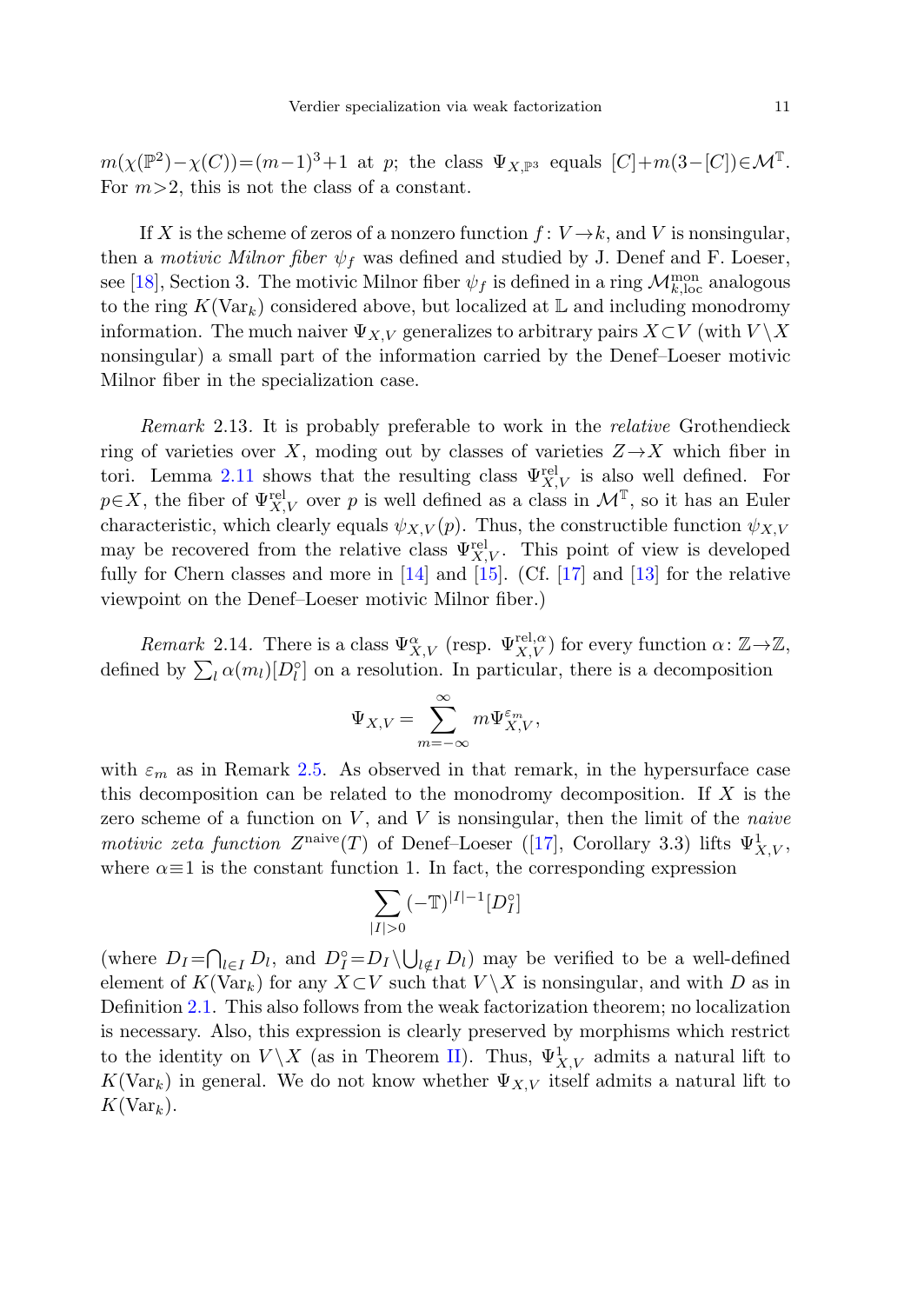#### <span id="page-11-3"></span><span id="page-11-2"></span>12 Paolo Aluffi

## **3. Compatibility with Chern classes**

# **3.1. Specialization in the Chow group and Chern–Schwartz–MacPherson classes**

Recall ([[30\]](#page-27-9), [\[31](#page-27-10)] and [[23\]](#page-27-1)) that every constructible function  $\varphi$  determines a class in the Chow group, satisfying good functoriality properties and the normalization restriction of agreeing with the total Chern class of the tangent bundle if applied to the constant function **1** over a nonsingular variety. We call this function the *Chern–Schwartz–MacPherson* (CSM) class of  $\varphi$ ,  $c_{SM}(\varphi)$ . The functoriality may be expressed as follows: if  $f: X \rightarrow Y$  is a proper morphism, and  $\varphi$  is a constructible function on X, then  $f_*(c_{\text{SM}}(\varphi))=c_{\text{SM}}(f_*(\varphi))$ . The simplest instance of this property is the fact that for every complete variety  $X$  (nonsingular or otherwise), the degree of  $c_{SM}(1_X)$  equals the Euler characteristic of X.

<span id="page-11-0"></span>We are particularly interested in the CSM classes of the function  $\psi_{X,V}$  defined in Section [2](#page-4-0), and of the function  $\mathbf{1}_{V \setminus X} = \mathbf{1}_V - \mathbf{1}_X$ , with value 0 on X and 1 along the complement of X.

In the situation considered by Verdier (and more generally when  $X$  is, e.g., a Cartier divisor in  $V$ ), there is a natural way to specialize classes defined on  $V$  or  $V \backslash X$  to X. We consider the following definition of the specialization of a specific class, for arbitrary  $X\subset V$ .

Definition 3.1. Let V be a variety,  $X\subset V$  be a closed embedding, and assume that  $V \backslash X$  is nonsingular. Let  $\tilde{v} : \tilde{V} \to V$  be the blow-up of V along X, let  $\iota: E \to \tilde{V}$ be the exceptional divisor, and let  $e: E \rightarrow X$  be the induced map. We define the 'specialization of  $c_{\text{SM}}(\mathbf{1}_{V \setminus X})$  to X' to be the class

$$
\sigma_{X,V}(c_{\text{SM}}(\mathbf{1}_{V\setminus X})):=e_*\iota^*(c_{\text{SM}}(\mathbf{1}_{\widetilde{V}\setminus E}))\in A_*X.
$$

<span id="page-11-1"></span>The blow-up  $\widetilde{V} \rightarrow V$  in Definition [3.1](#page-11-0) may be replaced by any proper birational morphism  $v' : V' \rightarrow V$  dominating the blow-up and restricting to an isomorphism on  $V' \setminus (v')^{-1}(X)$ ; this follows easily from the projection formula and the functoriality of CSM classes.

When  $X$  is a Cartier divisor in  $V$ , this specialization is the ordinary pull-back, and could be defined for arbitrary classes in V .

**Lemma 3.2.** Let  $i: X \rightarrow V$  be a Cartier divisor. Then  $\sigma_{X,V}(c_{SM}(1_{V \setminus X}))=$  $i^* c_{\text{SM}}(\mathbf{1}_{V \setminus X}).$ 

*Proof.* In this case we may take  $\widetilde{V} = V$  and  $E = X$ , and let e be the identity.  $\Box$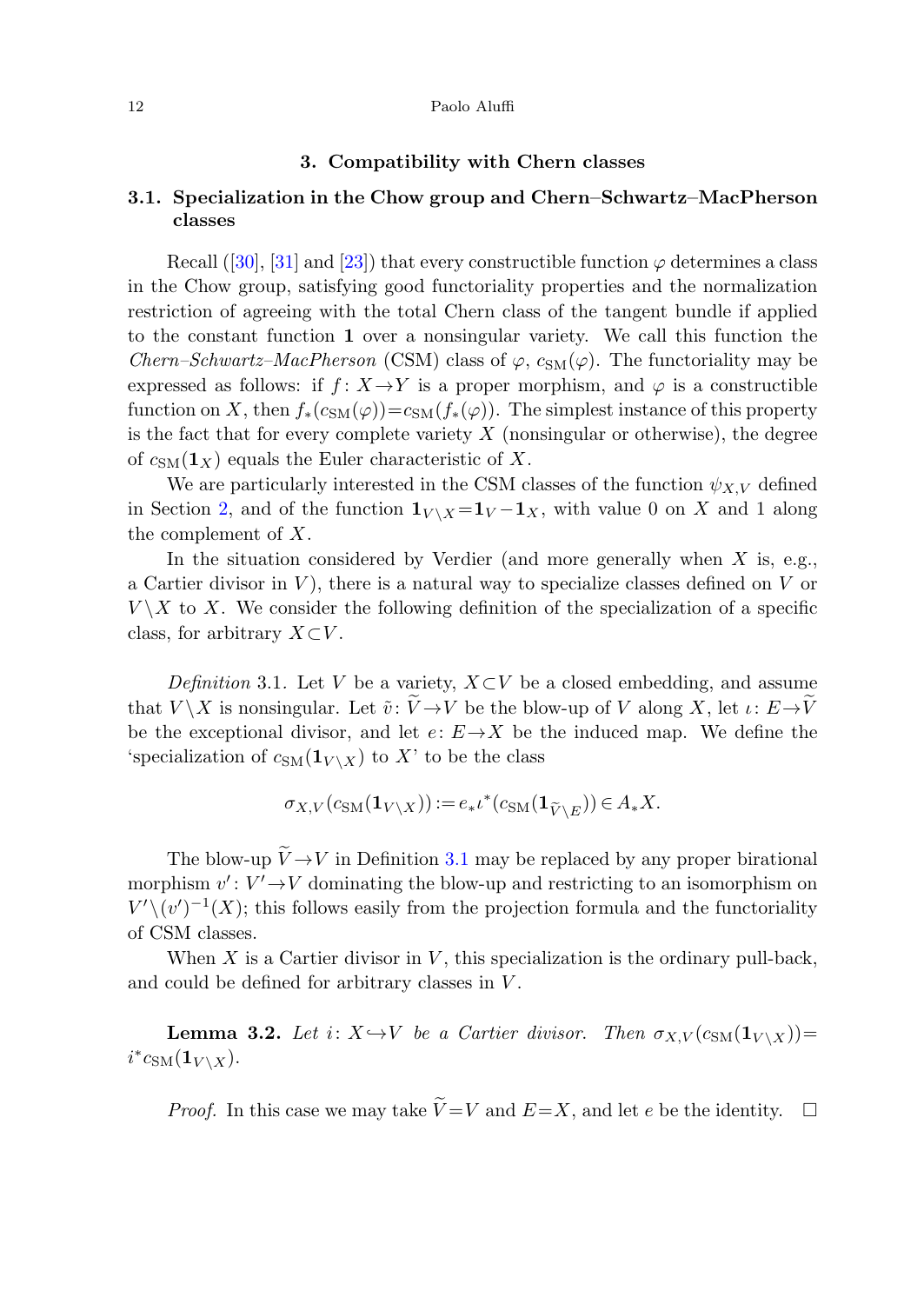<span id="page-12-0"></span>If  $X\subset V$  is not a Cartier divisor, it is not clear how to extend Definition [3.1](#page-11-0) to arbitrary classes; but this is not needed for the results in this paper.

By Lemma [3.2,](#page-11-1) Theorem [I](#page-1-0) from the introduction follows from the following result.

**Theorem 3.3.** Let V be a variety,  $X \subset V$  be a closed embedding, and assume that  $V \backslash X$  is nonsingular. With notation as above,

$$
c_{\text{SM}}(\psi_{X,V}) = \sigma_{X,V}(c_{\text{SM}}(\mathbf{1}_{V \setminus X})).
$$

*Proof.* First consider the case in which  $V = W$  is nonsingular, and  $X = D$  is a divisor with normal crossings and nonsingular components  $D_l$ , appearing with multiplicity  $m_l$ . Let  $D_l^{\circ} \subseteq D_l$  be the complement of  $\bigcup_{k \neq l} D_k$  in  $D_l$ . By the definition of  $\psi_{D,W}$ , and by the linearity of the  $c_{SM}$  operator,

$$
c_{\text{SM}}(\psi_{D,W}) = \sum_{l} m_l c_{\text{SM}}(\mathbf{1}_{D_l^{\circ}}).
$$

The key to the computation is the fact that the CSM class of the complement of a divisor with normal crossings in a nonsingular variety is given by the Chern class of a corresponding logarithmic twist of the tangent bundle; for this, see e.g. (\*) at the top of p. 4002 in [[3\]](#page-26-17). As  $D_l^{\circ}$  is the complement of  $\bigcup_{k\neq l} D_k \cap D_l$ , a normal crossing divisor in  $D_l$ , we have (omitting evident pull-backs)

$$
c_{\rm SM}(\mathbf{1}_{D_l^{\circ}}) = \frac{c(TD_l)}{\prod_{k \neq l} (1 + D_k)} \cap [D_l] = \frac{c(TW)}{\prod_k (1 + D_k)} \cap [D_l].
$$

<span id="page-12-1"></span>Therefore

$$
c_{\rm SM}(\psi_{D,W}) = \frac{c(TW)}{\prod_k (1+D_k)} \cap \sum_l m_l [D_l] = \frac{c(TW)}{\prod_k (1+D_k)} \cap [D].
$$

Since  $c_{\text{SM}}(\mathbf{1}_{W \setminus D}) = (c(TW)/\prod_k(1+D_k)) \cap [W]$ , this shows that

(3) 
$$
c_{\text{SM}}(\psi_{D,W}) = j^* c_{\text{SM}}(\mathbf{1}_{W \setminus D}),
$$

where  $j: D \hookrightarrow W$  is the inclusion. This is the statement in the normal crossing case.

Now assume that  $X\subset V$  is any closed embedding, and apply [\(3\)](#page-12-1) to D and W as in Definition [2.1,](#page-5-0) observing that any such  $w: W \rightarrow V$  must factor through the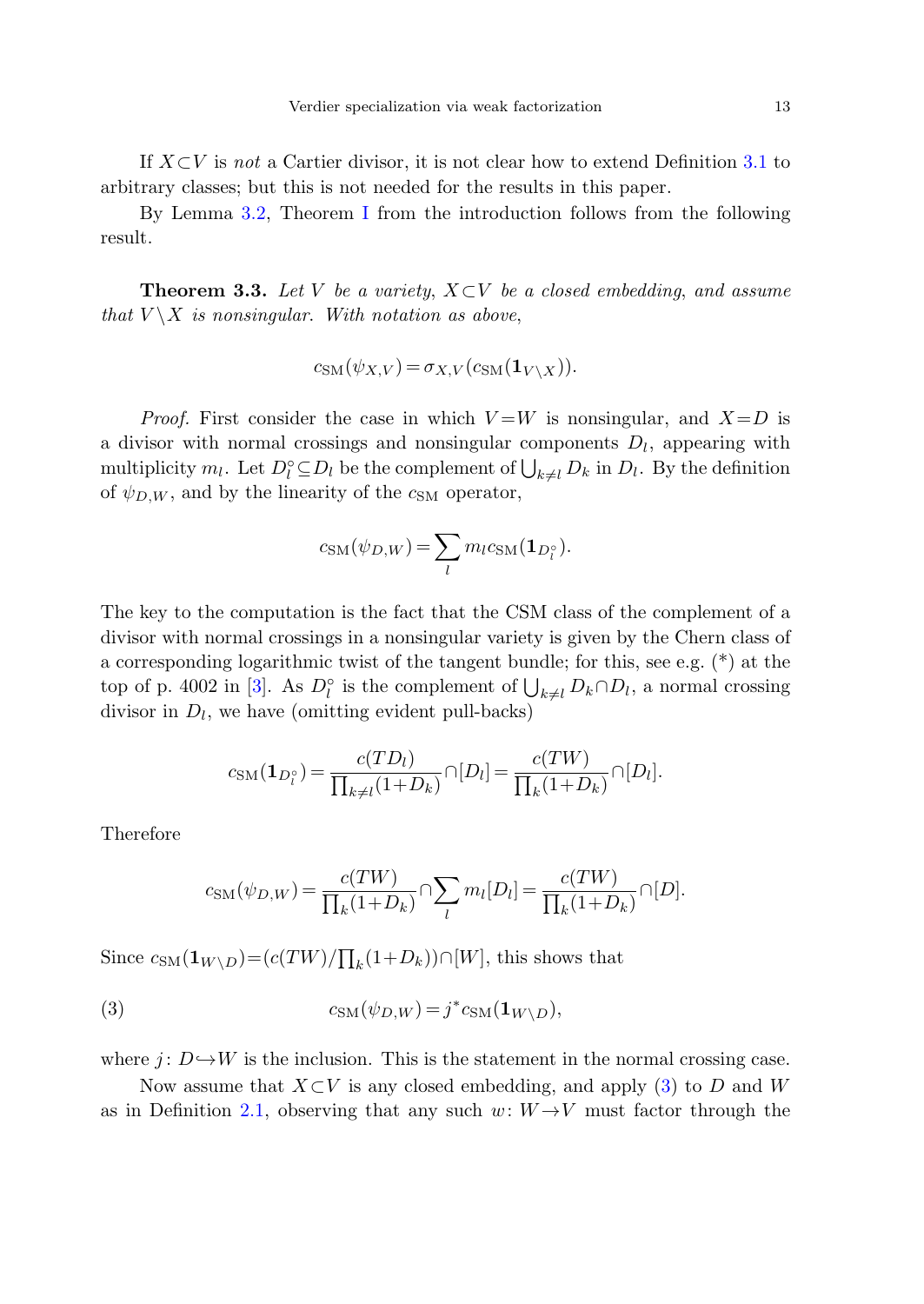## 14 Paolo Aluffi

blow-up  $\widetilde{V}$  along X. Let  $w' : W \rightarrow \widetilde{V}$  and  $d' : D \rightarrow E$  be the induced morphisms, so that  $w = \tilde{v} \circ w'$  and  $d = e \circ d'$ :



By the covariance of  $c<sub>SM</sub>$ , we have

$$
c_{\rm SM}(\psi_{E,\widetilde{V}}) = c_{\rm SM}(d'_*\psi_{D,W}) = d'_*c_{\rm SM}(\psi_{D,W}) = d'_*j^*c_{\rm SM}(\mathbf{1}_{W\backslash D})
$$
  

$$
\stackrel{\dagger}{=} \iota^* w'_*c_{\rm SM}(\mathbf{1}_{W\backslash D}) = \iota^*c_{\rm SM}(w'_*(\mathbf{1}_{W\backslash D})) = \iota^*c_{\rm SM}(\mathbf{1}_{\widetilde{V}\backslash E}),
$$

where  $\stackrel{\dagger}{=}$  holds by Theorem 6.2 in [[20\]](#page-26-18) (note that  $j^* = j^! = \iota^!$  as both D and E are Cartier divisors). We have  $w'_*(1_{W \setminus D}) = 1_{V' \setminus E}$  since w' is an isomorphism off D. Finally, using Proposition [2.6](#page-8-0) and again the covariance of  $c_{SM}$ :

$$
c_{\mathrm{SM}}(\psi_{X,V}) = c_{\mathrm{SM}}(e_*\psi_{E,\widetilde{V}}) = e_*c_{\mathrm{SM}}(\psi_{E,\widetilde{V}}) = e_*\iota^*c_{\mathrm{SM}}(\mathbf{1}_{\widetilde{V}\backslash E}) = \sigma_{X,V}(c_{\mathrm{SM}}(\mathbf{1}_{V\backslash X}))
$$

as claimed.  $\Box$ 

<span id="page-13-0"></span>Example 3.4. Let  $X\subseteq \mathbb{P}^2$  be the line L with embedded point p considered in Example [2.9.](#page-8-3) By Theorem [3.3](#page-12-0),

$$
\sigma_{X,\mathbb{P}^2}(c_{\mathrm{SM}}(\mathbf{1}_{\mathbb{P}^2\backslash X}))=c_{\mathrm{SM}}(\psi_{X,\mathbb{P}^2})=c_{\mathrm{SM}}(\mathbf{1}_L+\mathbf{1}_p)=[L]+3[p].
$$

(This may of course be verified by hand using Definition [3.1.](#page-11-0)) Here,  $c_{SM}(\mathbf{1}_{\mathbb{P}^2 \setminus X})=$  $[\mathbb{P}^2]+2[\mathbb{P}^1]+[\mathbb{P}^0]$ . Restricting this class to L gives  $[L]+2[p]$ ; the specialization  $\sigma_{X,\mathbb{P}^2}$ picks up an extra  $[p]$  due to the embedded point.

Remark 3.5. By Lemma [3.2,](#page-11-1) if  $i: X \rightarrow V$  embeds X as a Cartier divisor in V, then  $\sigma_{X,V}$  acts as the pull-back to X, so that in this case Theorem [3.3](#page-12-0) states that

$$
c_{\text{SM}}(\psi_{X,V}) = i^* c_{\text{SM}}(\mathbf{1}_{V \setminus X}).
$$

This is not the case if  $i: X \rightarrow V$  is a regular embedding of higher codimension. If the embedding is regular, then the exceptional divisor  $E\subset \widetilde{V}$  may be identified with the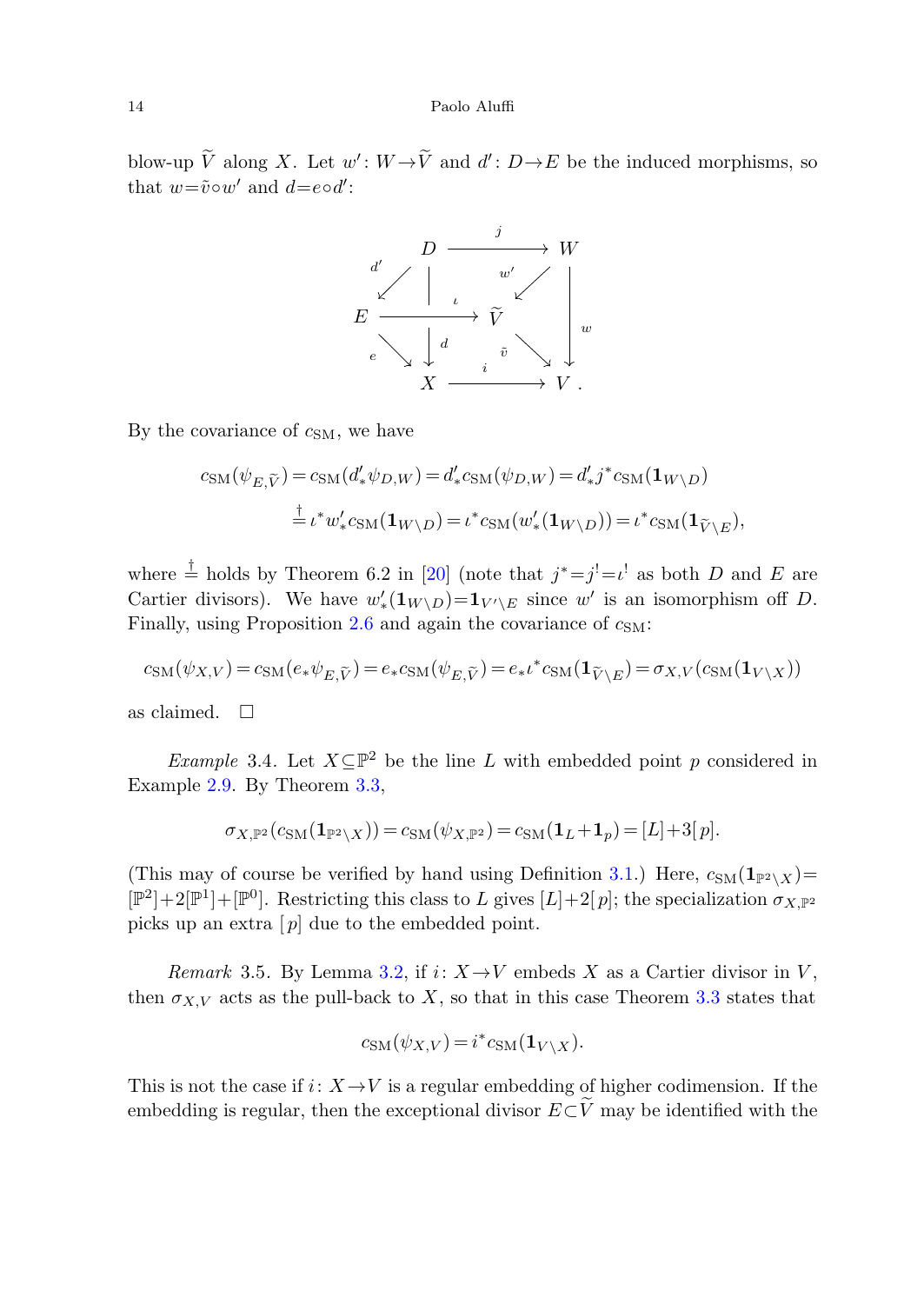projective normal bundle to X, and as such it has a universal quotient bundle  $\mathcal N$ . Tracing the argument proving Theorem [3.3](#page-12-0) shows that

$$
i^*c_{\mathrm{SM}}(\mathbf{1}_{V\backslash X})=e_*(c_{\mathrm{top}}(\mathcal{N})\cap c_{\mathrm{SM}}(\psi_{E,\widetilde{V}}));
$$

and in fact

$$
i^*c_{\text{SM}}(\mathbf{1}_{V \setminus X}) = d_* \bigg( c_{\text{top}} \bigg( \frac{d^* N_X V}{N_D V} \bigg) \cap c_{\text{SM}}(\psi_{D,W}) \bigg)
$$

for any  $W$  and  $D$ , etc. as in Definition [2.1.](#page-5-0)

<span id="page-14-0"></span>Warning. When  $X\subset V$  is a regular embedding, so that the blow-up morphism  $\tilde{V} \rightarrow V$  is a local complete intersection morphism (cf. Section 6.7 in [\[20](#page-26-18)]) one may be tempted to define a specialization of classes from  $V$  to  $X$  by pulling back to the blow-up, restricting to the exceptional divisor, and pushing forward to  $X$ . However, the pull-back of  $c_{SM}(\mathbf{1}_{V \setminus X})$  may not agree with  $c_{SM}(\mathbf{1}_{\widetilde{V} \setminus E})$ : the blow-up of  $V = \mathbb{P}^2$ at  $X=\{a\}$  point already gives a counterexample. (Corollary 4.4 in [[11](#page-26-19)] provides a condition under which a similar pull-back formula does hold.) Thus, this operation does not agree in general with the class defined in Definition [3.1.](#page-11-0)

Remark 3.6. Since  $\psi_{X,V}$  admits a distinguished decomposition  $\sum_{m=-\infty}^{\infty} m \psi_{X,V}^{\varepsilon_m}$ (see Remark [2.5\)](#page-7-0), so does the specialization of  $c_{SM}(\mathbf{1}_{V \setminus X})$ :

$$
\sigma_{X,V}(c_{\text{SM}}(\mathbf{1}_{V\setminus X})) = \sum_{m=-\infty}^{\infty} mc_{\text{SM}}(\psi_{X,V}^{\varepsilon_m}).
$$

<span id="page-14-1"></span>In the classical case of specializations along the zero set of a function, this means that every eigenspace of monodromy carries a well-defined piece of the Chern class, a fact we find intriguing, and which we are not sure how to interpret for more general  $X\subset V$ . In fact, any  $\alpha: \mathbb{Z}\to\mathbb{Z}$  determines a class  $c_{SM}(\psi_{X,V}^{\alpha});$  Theorem [3.3](#page-12-0) gives an interpretation of this class for  $\alpha$ =identity. It would be interesting to interpret this class for more general  $\alpha$ .

## **3.2. Specialization to the central fiber of a morphism**

To interpret Theorem [3.3](#page-12-0) in terms of standard specializations, consider the template situation in which V fibers over a nonsingular curve  $T$ , and X is the fiber over a marked point  $0 \in T$ :

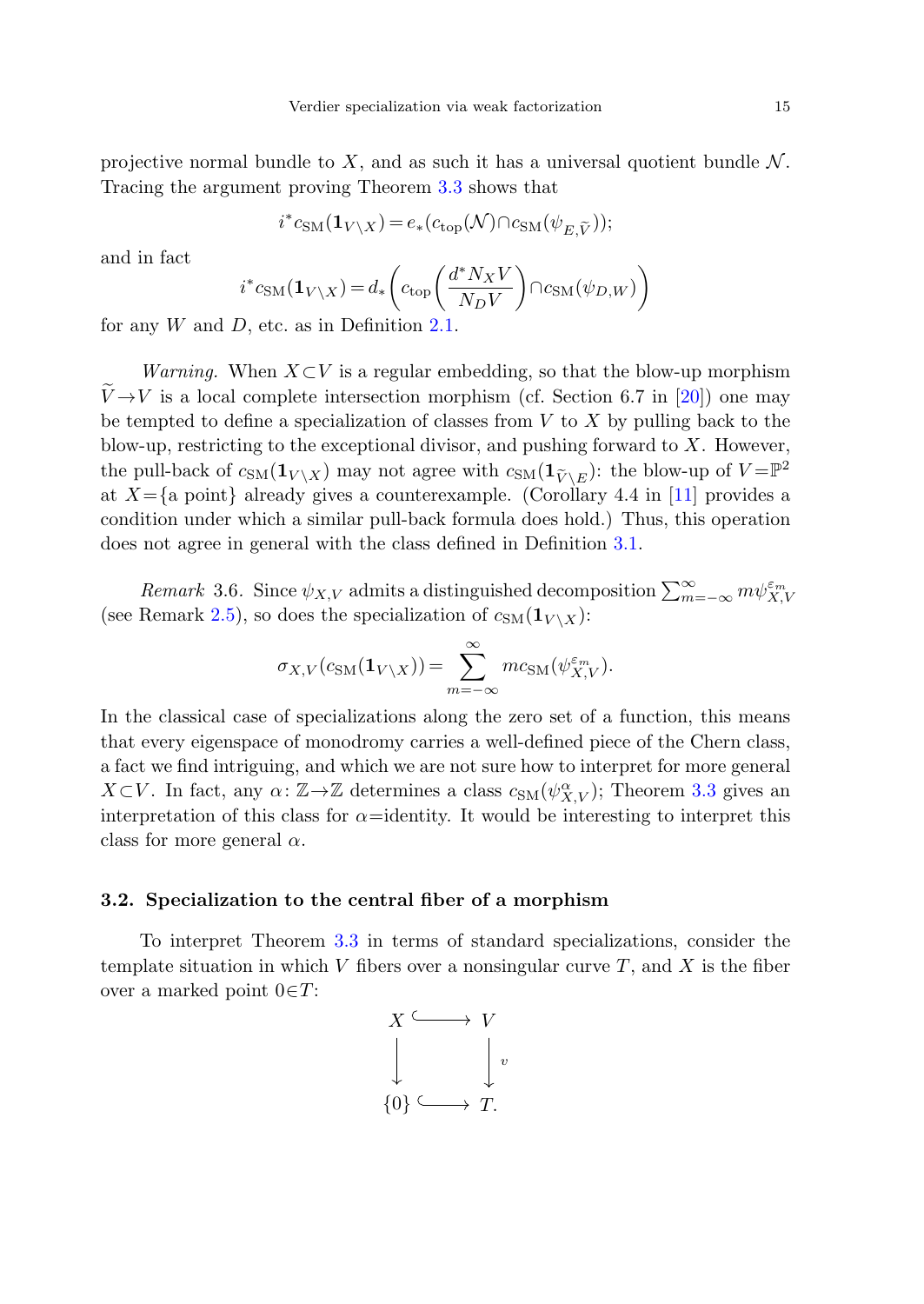Further assume for simplicity that the restriction of v to  $V \setminus X$  is a trivial fibration:

$$
V \setminus X \cong (T \setminus \{0\}) \times V_t,
$$

with nonsingular ('general') fiber  $V_t$ . (In particular,  $V \backslash X$  is nonsingular, as in Section [3.1.](#page-11-2)) Here X is a Cartier divisor in V, so the specialization of Definition [3.1](#page-11-0) agrees with ordinary pull-back (Lemma [3.2\)](#page-11-1). We can use this pull-back to specialize classes from the general fiber  $V_t$  to the special fiber  $v^{-1}(0)=X$ , as follows. The pull-back  $i^*$ :  $A_*V \to A_*X$  factors through  $A_*(V \setminus X)$  via the basic exact sequence of Proposition 1.8 in [[20\]](#page-26-18): indeed, for  $\alpha \in A_* X$ ,  $i^*i_*(\alpha) = c_1(N_X V) \cap \alpha = 0$  as  $N_X V$  is trivial. We may then define a specialization morphism by composing this morphism with flat pull-back:

$$
\sigma_*\colon A_*V_t\longrightarrow A_*(V\backslash X)\longrightarrow A_*X.
$$

**Corollary 3***.***7.** In the specialization situation just described,

$$
c_{\mathrm{SM}}(\psi_{X,V}) = \sigma_*(c(TV_t) \cap [V_t]).
$$

*Proof.* Since the normal bundle of  $V_t$  in  $V \backslash X$  is trivial, and abusing notation slightly,  $c(TV_t) \cap [V_t]=c(T(V \setminus X) \cap [V_t])$ . Hence, by definition of  $\sigma_*$  we have

$$
\sigma_*(c(TV_t)\cap [V_t]) = i^*(\tau),
$$

where  $\tau$  is any class in V whose restriction to  $A_*(V \ X)$  equals  $c(T(V \ X) \cap [V \ X])$ . We claim that  $\tau = c_{\text{SM}}(\mathbf{1}_{V \setminus X})$  is such a class; it then follows that

$$
\sigma_*(c(TV_t) \cap [V_t]) = i^*(c_{\mathrm{SM}}(\mathbf{1}_{V \setminus X})) = \sigma_{X,V}(c_{\mathrm{SM}}(\mathbf{1}_{V \setminus X})) = c_{\mathrm{SM}}(\psi_{X,V}),
$$

by Theorem [3.3](#page-12-0) (and Lemma [3.2\)](#page-11-1). Our claim is essentially immediate if  $V$  itself is nonsingular, but as we are only assuming  $V \backslash X$  to be nonsingular we have to do a bit of work. Again consider a resolution  $w: W \rightarrow V$  as in Definition [2.1.](#page-5-0) Let  $w' : W \ D \rightarrow V \ X$  be the restriction (an isomorphism by hypothesis). Also, let  $i': V \ X \to V$  and  $j': W \ D \to W$  be the open inclusions. Thus we have the fiber diagram



with  $i'$  and  $j'$  flat, and w and w' proper. We have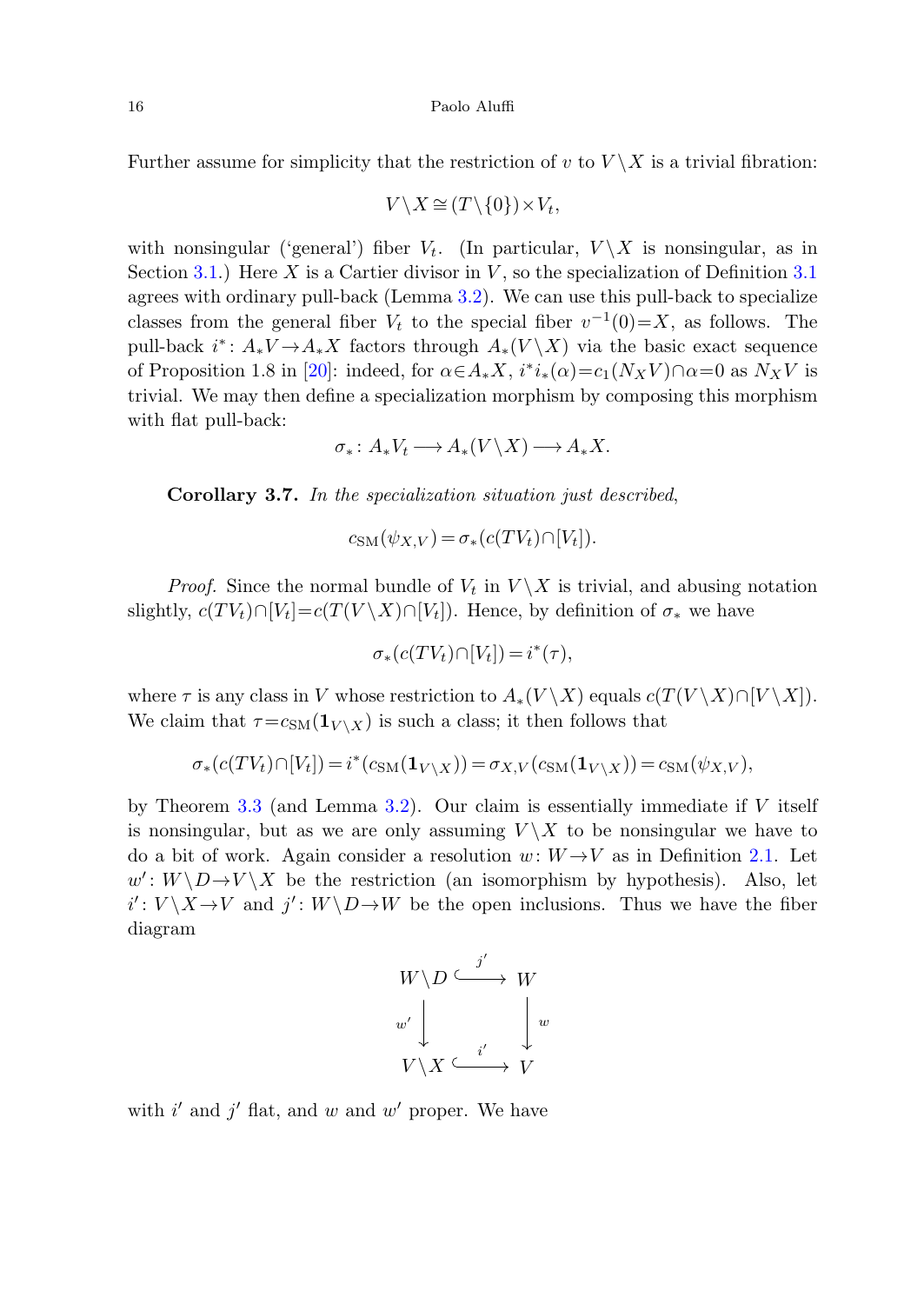$$
c(T(V \setminus X)) \cap [V \setminus X] = w'_* c(T(W \setminus D)) \cap [W \setminus D]
$$
  
\n
$$
\stackrel{(1)}{=} w'_*(j')^* c(TW(- \log D)) \cap [W]
$$
  
\n
$$
\stackrel{(2)}{=} (i')^* w_* c(TW(- \log D)) \cap [W]
$$
  
\n
$$
\stackrel{(3)}{=} (i')^* w_* c_{\text{SM}}(\mathbf{1}_{W \setminus D})
$$
  
\n
$$
= (i')^* c_{\text{SM}}(\mathbf{1}_{V \setminus X})
$$

<span id="page-16-2"></span>as claimed. Equality (1) holds by definition of  $TW(-\log D) = (\Omega_W^1(\log D))^\vee$ ; equality  $(2)$  follows from Proposition 1.7 in [[20\]](#page-26-18); and equality  $(3)$  is again the computation of the CSM class of the complement of a divisor with normal crossings mentioned in the proof of Theorem [3.3](#page-12-0).  $\Box$ 

Summarizing, in the strong specialization situation detailed above,  $\psi_{X,V}$  is the constructible function on the central fiber  $X$  corresponding via MacPherson's natural transformation to the specialization of the Chern class of the general fiber.

<span id="page-16-0"></span>Remark 3.8. The hypothesis of triviality of the family away from  $0 \in T$  is not necessary, if specialization is interpreted appropriately. Let  $v: V \rightarrow T$  be a morphism to a nonsingular curve, and let  $X=v^{-1}(0)$  as above; assume our blanket hypothesis that  $V \backslash X$  is nonsingular, but no more. As V is nonsingular away from X, we may assume that  $v|_{V \setminus X}$  is smooth, after replacing T with a neighborhood of 0 in T. The fiber  $V_t$  is then smooth for all  $t\neq0$  in T, and since  $N_{V_t}V$  is trivial, we get

$$
c_{\text{SM}}(\mathbf{1}_{V_t}) = c(V_t) \cap [V_t] = V_t \cdot (c(T(V \setminus X)) \cap [V \setminus X]);
$$

since  $c_{\text{SM}}(1_V)$  restricts to  $c(T(V \setminus X)) \cap [V \setminus X]$  on  $V \setminus X$ , this gives

<span id="page-16-1"></span>
$$
(4) \t\t cSM(1Vt) = Vt \cdot cSM(1V).
$$

This computation fails for  $t=0$ , as the fiber X over 0 is (possibly) singular. However, the classes  $c_{\text{SM}}(1_V)$  and  $c_{\text{SM}}(1_{V \setminus X})$  have the same specialization to X: indeed, their difference is supported on X, and  $N_XV$  is trivial in the case considered here. Thus, in this case Theorem [3.3](#page-12-0) gives

(5) 
$$
c_{\text{SM}}(\psi_{X,V}) = X \cdot c_{\text{SM}}(\mathbf{1}_V).
$$

Comparing ([4\)](#page-16-0) and [\(5](#page-16-1)), we may still view  $\psi_{X,V}$  as the limit of the constant  $\mathbf{1}_{V_t}$  as  $t\rightarrow 0$  (in terms of the information carried by  $c_{SM}$  classes).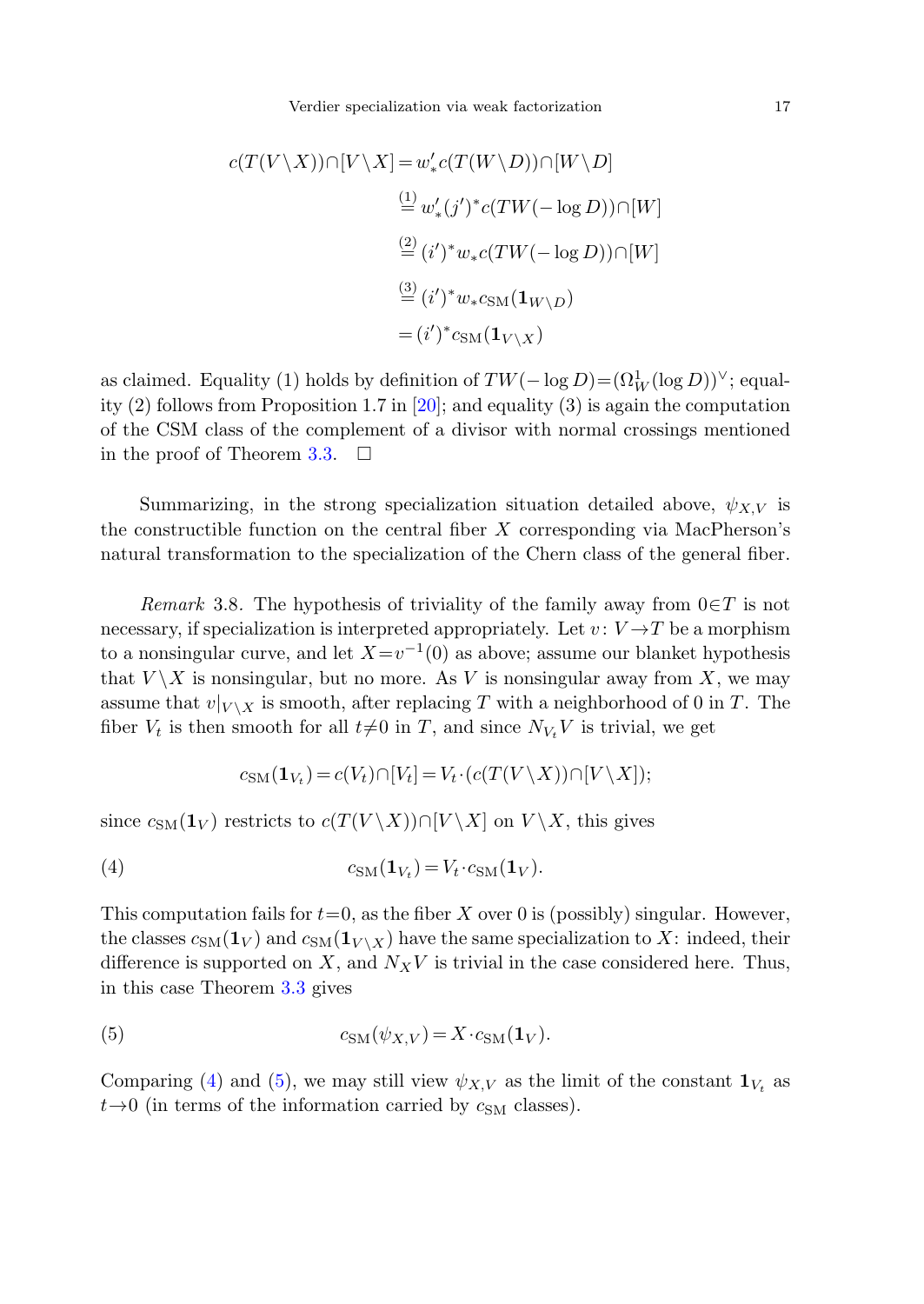Remark 3.9. We can also consider specializations arising from maps  $v: V \rightarrow T$ . allowing  $T$  to be a nonsingular variety of arbitrary dimension with a marked point  $0$ , and  $X=v^{-1}(0)$  be a local complete intersection of codimension dim T, with trivial normal bundle. We still assume  $V \setminus X$  to be nonsingular. Using the formula in Remark [3.5,](#page-13-0) the specialization  $i^*c_{\text{SM}}(\mathbf{1}_{V \setminus X})$  may be written as

$$
i^* c_{\rm SM}(\mathbf{1}_{V \setminus X}) = d_*((-D)^{\dim T - 1} \cdot c_{\rm SM}(\psi_{D,W})),
$$

where  $W, D$  and d are as in Definition [2.1](#page-5-0). Indeed, since  $N_X V$  is trivial, then

$$
c_{\rm top}\bigg(\frac{d^*N_XV}{N_DV}\bigg) = {\rm term\ of\ codimension\ dim\ } T-1\ {\rm in\ }\frac{1}{1+D}=(-D)^{{\rm dim\ } T-1}.
$$

Note that in this situation  $d_*(-D)^{\dim T-1} \cdot [D]=[X]$ : indeed, the Segre class of  $D$  in  $W$  pushes forward to the Segre class of  $X$  in  $V$ , by the birational invariance of Segre classes.

<span id="page-17-1"></span><span id="page-17-0"></span>As mentioned in the introduction, Schürmann has considered specialization to a complete intersection, by iterating applications of Verdier specialization ([\[29](#page-27-4)], Definition 3.6). It would be interesting to establish a precise relation between Schürmann's specialization and the formula given above.

## **4. Example: pencils of curves**

## **4.1. Pencils of hypersurfaces**

Pencils of hypersurfaces give rise to specializations, as follows.

Consider a pencil of hypersurfaces in a linear system in a nonsingular variety  $V'$ . Let the pencil be defined by the equation

$$
F + tG = 0,
$$

where F and G are elements of the system, and  $t \in k$ . Assume that for any  $t \neq 0$  in a neighborhood of 0,  $V_t = \{p|F(p)+tG(p)=0\}$  is nonsingular. We can interpret this  $\alpha$  datum as a specialization by letting V be the correspondence

$$
V = \{ (p, t) \in V' \times \mathbb{A}^1 \mid F(p) + tG(p) = 0 \}.
$$

This is endowed with a projection  $v: V \to T = \mathbb{A}^1$ ; after removing a finite set of  $t \neq 0$ from  $\mathbb{A}^1$  (that is, those  $t\neq 0$  for which the fiber  $F + tG = 0$  is singular), we reach the standard situation considered in Section [3.2](#page-14-1) (Remark [3.8](#page-16-2)):

– T is a nonsingular curve, and  $0 \in T$ ;

– v:  $V \rightarrow T$  is a surjective morphism, and  $X=v^{-1}(0);$ 

 $- V \backslash X$  is nonsingular, and  $v|_{V \backslash X}$  is smooth.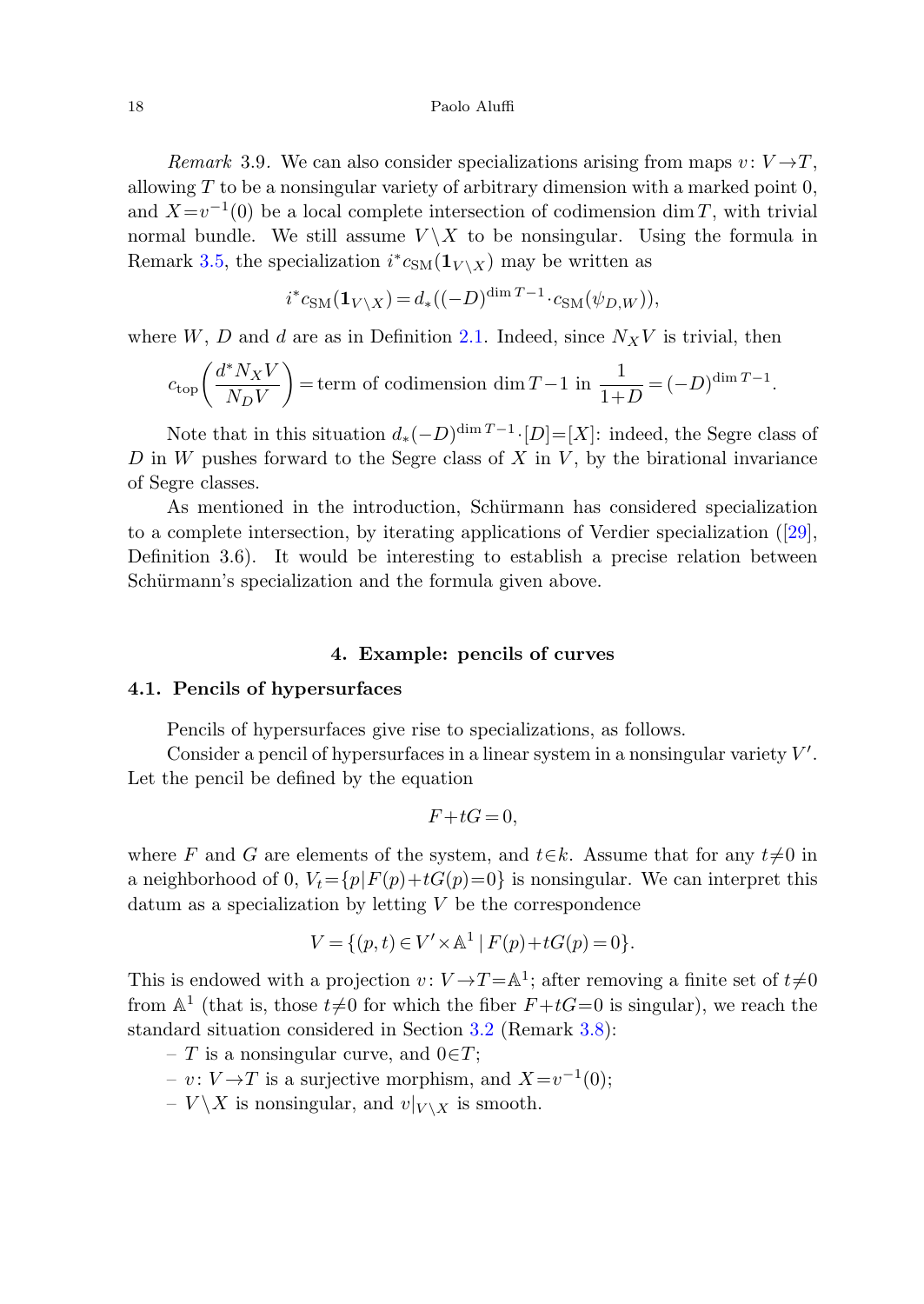Note that V may be singular along X; in fact, the singularities of V are contained in the base locus of the pencil and in the singular locus of  $X$ .

As proven in Section [3](#page-11-3),

$$
c_{\rm SM}(\psi_{X,V}) = X \cdot c_{\rm SM}(\mathbf{1}_V),
$$

for  $\psi_{X,V}$  as in Definition [2.1](#page-5-0), and this class can be viewed as the limit as  $t\rightarrow 0$  of the classes  $c(TV_t) \cap [V_t]$  of the general fibers. For example, the degree  $\int c_{\text{SM}}(\psi_{X,V})$ equals  $\int c(TV_t) \cap [V_t] = \chi(V_t)$ , the Euler characteristic of the general fiber.

The following are immediate consequences of the definition.

– Let  $p \in X$  be a point at which X (and hence also V) is nonsingular. Then  $\psi_{X,V}(p)=1.$ 

<span id="page-18-0"></span>– More generally, let  $p$  be a point such that there exists a neighborhood  $U$  of p in V such that U is nonsingular, and  $U\cap X$  is a normal crossing divisor in  $U\cap V$ . Then  $\psi_{X,V}(p)=0$  if p is in the intersection of two or more components of X, and  $\psi_{X,V}(p)=m$  if p is in a single component of X, of multiplicity m.

Since  $\psi_{X,V}(p)=1$  at nonsingular points of X,  $\mathbf{1}_X - \psi_{X,V}$  is supported on the singular locus of  $X$ . This function has a compelling interpretation, see [\(1](#page-2-1)) in the introduction and Section [5](#page-23-0). The following example illustrates a typical situation.

*Example* 4.1. Let  $X$  be a reduced hypersurface with isolated singularities in a nonsingular variety  $V'$ , and assume that a general element  $V_t$  of the linear system of X is nonsingular, and avoids the singularities of X. Then  $(-1)^{\dim V} (1-\psi_{X,V}(p))$ equals the Milnor number  $\mu_X(p)$  of X at p.

Indeed, as the matter is local, after a resolution we may assume that  $X$  is complete and  $p$  is its only singularity. Consider the pencil through  $X$  and a general element  $V_t$  of its linear system. Then by the linearity of  $c_{\text{SM}}$ , and since  $\mathbf{1}_X - \psi_{X,V}$ is 0 away from  $p$ ,

$$
(-1)^{\dim V} (1 - \psi_{X,V}(p)) = (-1)^{\dim V} \int c_{\text{SM}}(\mathbf{1}_X(p) - \psi_{X,V}(p))
$$

$$
= (-1)^{\dim V} \int c_{\text{SM}}(\mathbf{1}_X - \psi_{X,V})
$$

$$
= (-1)^{\dim V} \left( \int c_{\text{SM}}(\mathbf{1}_X) - \int c_{\text{SM}}(\psi_{X,V}) \right).
$$

Now  $\int c_{\text{SM}}(1_X) = \chi(X)$  (as recalled in Section [3.1\)](#page-11-2), and  $\int c_{\text{SM}}(\psi_{X,V}) = \int c_{\text{SM}}(V_t)$  $\chi(V_t)$  as observed above. Thus,

$$
(-1)^{\dim V} (1 - \psi_{X,V}(p)) = (-1)^{\dim V} (\chi(X) - \chi(V_t)),
$$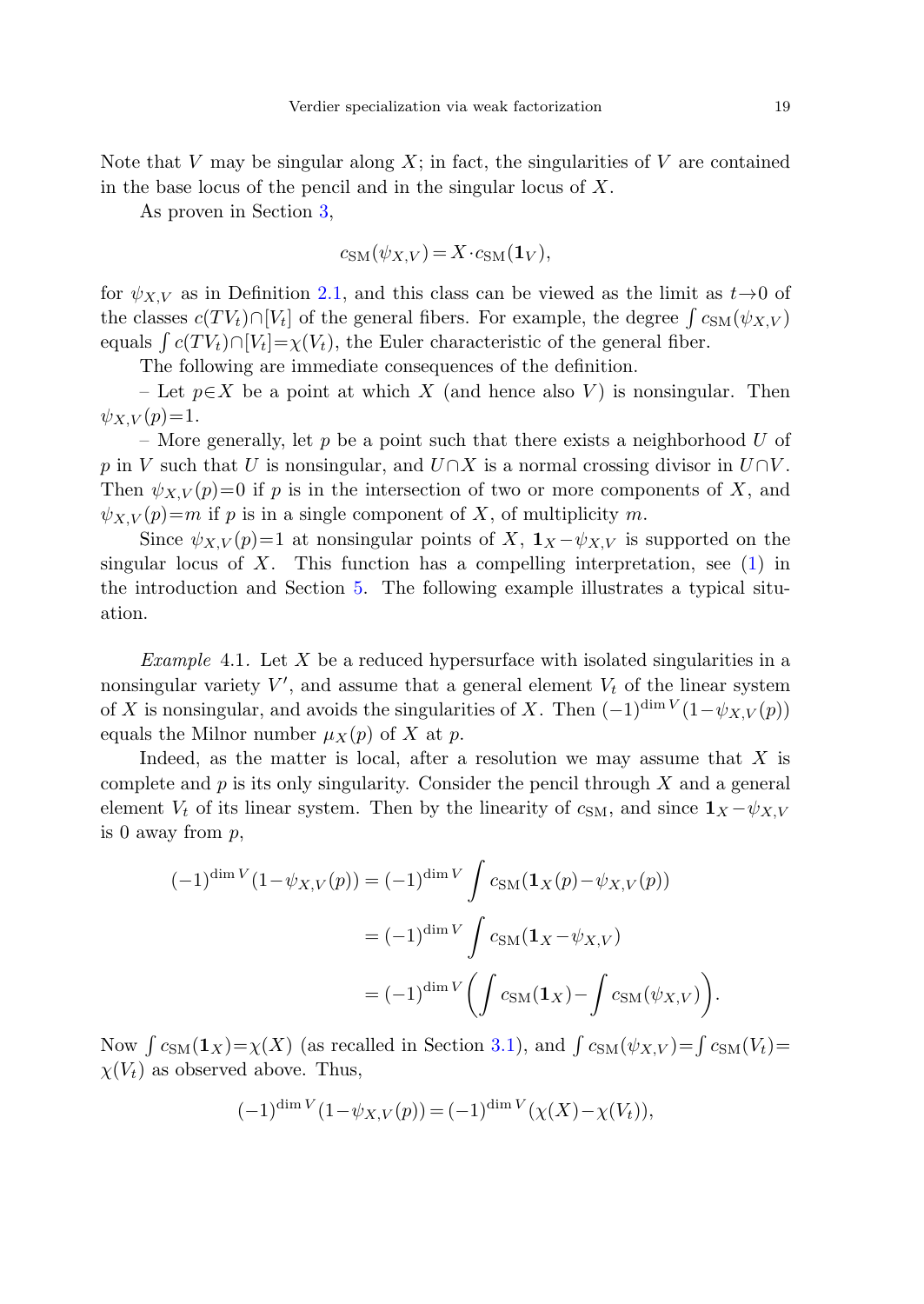#### 20 Paolo Aluffi

and this is well known to equal the Milnor number of X at p (see, e.g., [[24\]](#page-27-11), Corollary 1.7).

The above formula is a particular case of the formula  $\mu = (-1)^{\dim V} (\mathbf{1}_X - \psi_{X,V})$ mentioned in the introduction, and discussed further in Section [5](#page-23-0).

Near points of X away from the base locus, V is trivially isomorphic to  $V'$ , and hence it is itself nonsingular; the specialization function is then computed directly by an embedded resolution of X. Along the base locus, V itself may be singular, and it will usually be necessary to resolve V first in order to apply Definition [2.1](#page-5-0) (or Proposition [2.6](#page-8-0)).

<span id="page-19-0"></span>In the following subsections we illustrate this process in a few simple examples, for pencils of curves.

## **4.2. Singular points on curves**

Let X be a curve with an ordinary multiple point p of multiplicity  $m$ , and assume that this point is not in the base locus of the pencil. As pointed out above,  $\psi_{X,V}(p)$  may be computed by considering the embedded resolution of X over p. This may be schematically represented as:



We have one exceptional divisor, a  $\mathbb{P}^1$ , meeting the proper transform of the curve  $m$  times and appearing with multiplicity  $m$ . As the Euler characteristic of the complement of the m points of intersection in the exceptional divisor is  $2-m$ , we have that  $\psi_{X,V}(p)=m(2-m)$ .

More generally, let X be a plane curve with an isolated singular point  $p$ , again assumed to be away from the base locus of the pencil. If the embedded resolution of X has exceptional divisors  $D_i$  over p,  $D_i$  appears with multiplicity  $m_i$ , and meets the rest of the full transform of  $X$  at  $r_i$  points, then

$$
\psi_{X,V}(p) = \sum_i m_i (2 - r_i);
$$

indeed, each  $D_i$  is a copy of  $\mathbb{P}^1$ , and the Euler characteristic of the complement of  $r_i$  points in  $\mathbb{P}^1$  is 2− $r_i$ . It follows (cf. Proposition [4.1\)](#page-18-0) that the Milnor number of p is  $1-\sum_i m_i(2-r_i)$ , yielding a quick proof of this well-known formula (see [\[16](#page-26-20)],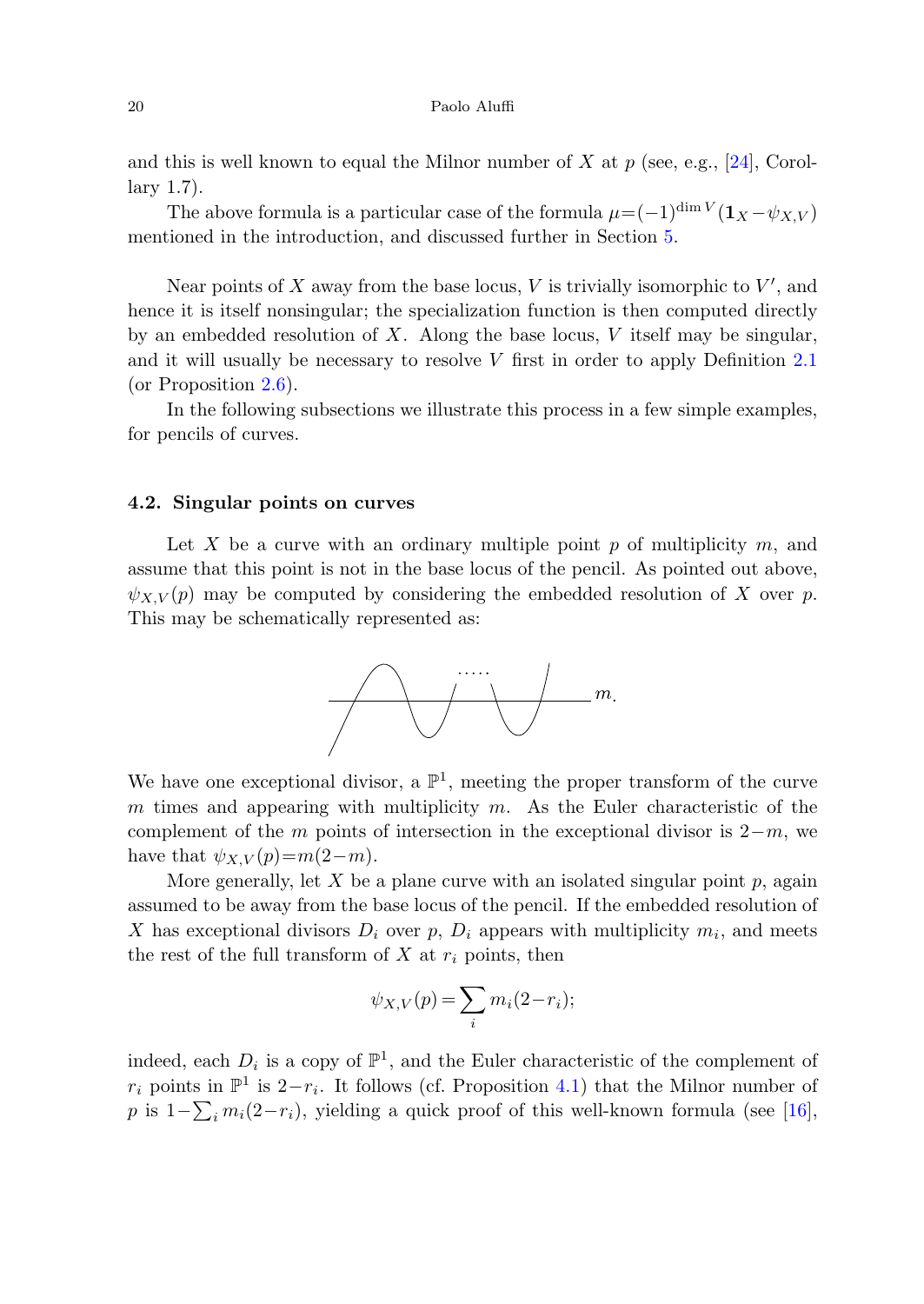Section 8.5, Lemma 3, for a discussion of the geometry underlying this formula over  $\mathbb{C}$ ).

For example, the resolution graph of an ordinary cusp is:



where the numbers indicate the multiplicity of the exceptional divisors. It follows that  $\psi_{X,V}(p)=2(2-1)+3(2-1)+6(2-3)=-1$  at an ordinary cusp.

## **4.3. Cuspidal curve, cusp in the base locus**

Typically,  $V$  is *singular* at base points of the system at which  $X$  is singular. Subtleties in the computation of the specialization function arise precisely because of this phenomenon.

Again consider a pencil centered at an ordinary cusp  $p$ , but such that the general element of the pencil is nonsingular at p and tangent to X at p.



A local description for the correspondence  $V$  near  $p$  is

$$
(y^2 - x^3) - ty = 0.
$$

This may be viewed as a singular hypersurface in  $\mathbb{A}^3_{(x,y,t)}$  and is resolved by a single blow-up at  $(0, 0, 0)$  (as the reader may check). One more blow-up produces a divisor with normal crossings as needed in Definition [2.1,](#page-5-0) with the same resolution graph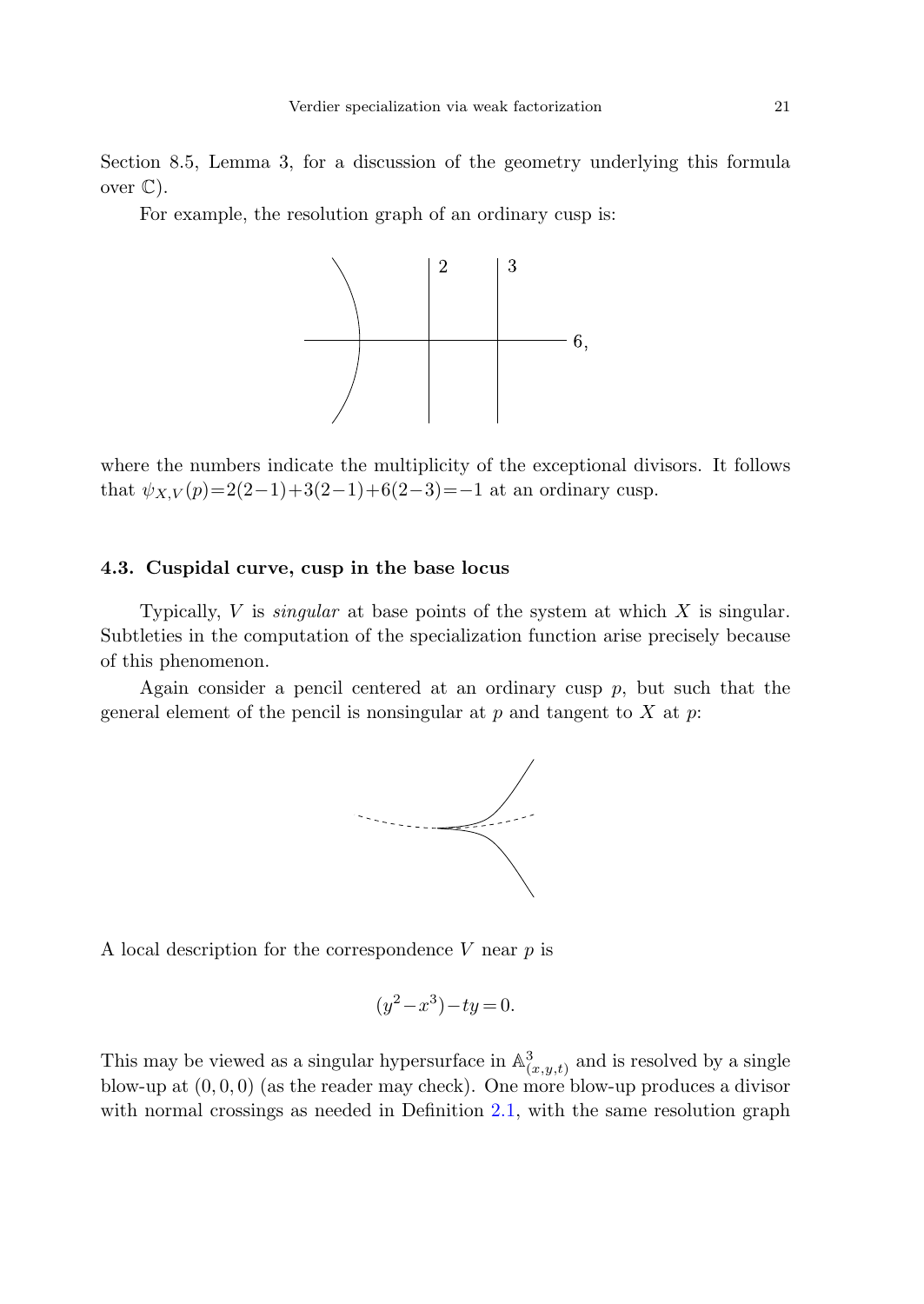as in Section [4.2](#page-19-0):



but with different multiplicities, as indicated. This does not affect the value of  $\psi_{X,V}(p)$ :

$$
\psi_{X,V}(p) = 1(2-1) + 1(2-1) + 3(2-3) = -1.
$$

In fact, it is clear 'for specialization reasons' that the value of  $\psi_{X,V}(p)$  at an isolated singularity p of X is the same whether p is in the base locus of the pencil or not, since (as pointed out at the beginning of this section) the Euler characteristic of X weighted according to  $\psi_{X,V}$  must equal the Euler characteristic of the general element of the pencil, and this latter is unaffected by the intersection of X with the general element. It is however interesting that the geometry of the resolution is affected by the base locus of the pencil: the total space of the specialization is smooth near  $p$  if the cusp is not in the base locus (as in Section [4.2\)](#page-19-0), while it is singular if the cusp is in the base locus (as in this subsection). Any difference in the normal crossing resolution due to these features must compensate and produce the same value for  $\psi_{X,V}(p)$ . The next example will illustrate that this is not necessarily the case for nonisolated singularities.

Note also that the 'distinguished decomposition' of  $\psi_{X,V}$ , or of its motivic counterpart, do tell these two situations apart: for example, with notation as in Remark [2.5,](#page-7-0)  $\psi_{X,V}^{\varepsilon_3} = \mathbf{1}_p$  for the cuspidal curve in Section [4.2](#page-19-0) (cusp p away from the base locus), while  $\psi_{X,V}^{\varepsilon_3} = -\mathbf{1}_p$  for the cuspidal curve in this subsection (cusp on the base locus).

## **4.4. Nonisolated singularities**

Let V' be a nonsingular surface, and  $X\subset V'$  be a (possibly multiple, reducible) curve. Consider the pencil between  $X$  and a nonsingular curve  $Y$  meeting a component of multiplicity  $m \geq 1$  in X transversally at a general point p. View this as a specialization, as explained in Section [4.1.](#page-17-1) Then  $\psi_{X,V}(p)=1$ , regardless of the multiplicity m.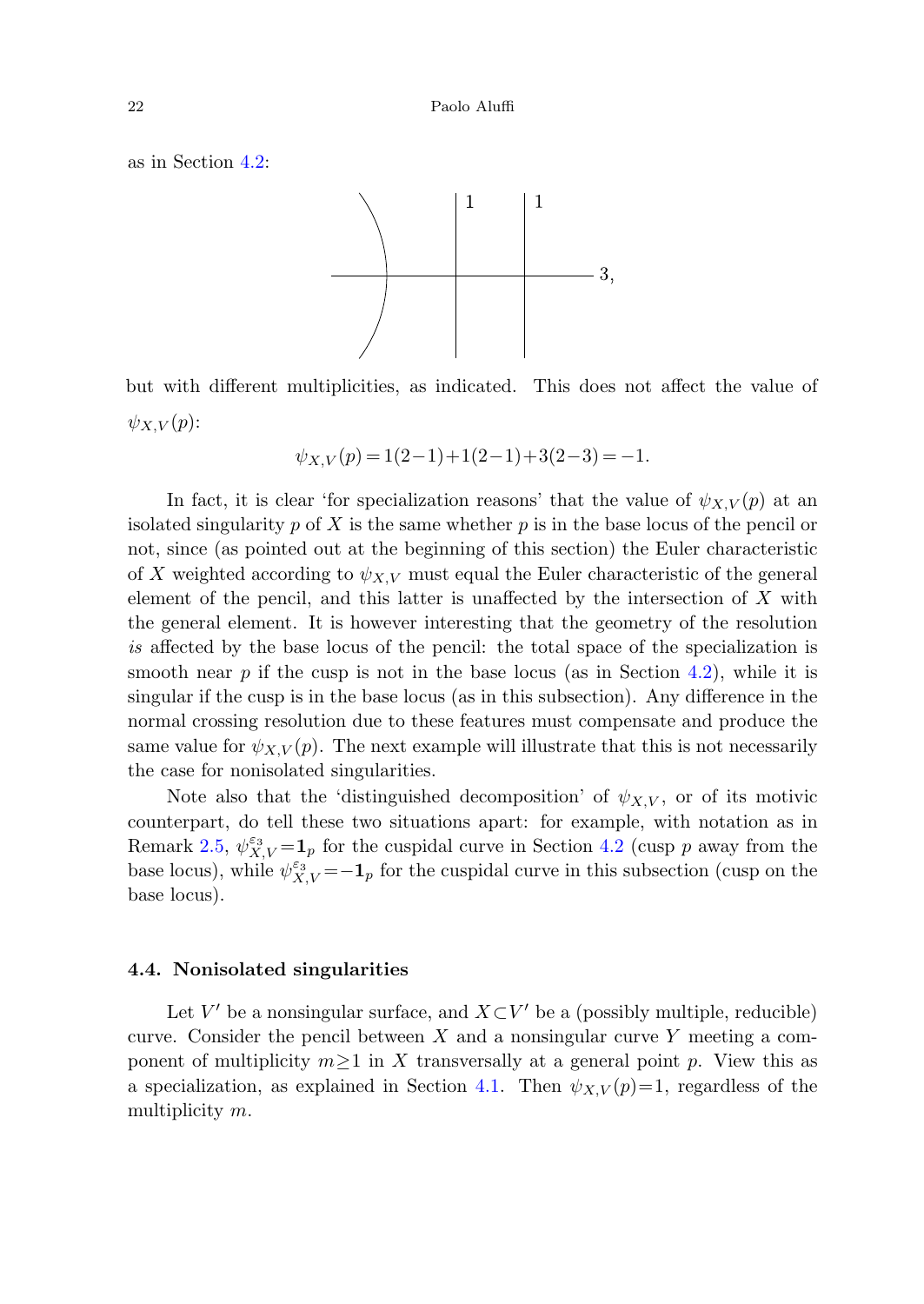To verify this, we may choose analytic coordinates  $(x, y)$  so that p is the origin, X is given by  $x^{n+1}$  for  $n=m-1$ , and Y is  $y=0$ ; the correspondence V is given by

$$
x^{n+1} - yt = 0
$$

in coordinates  $(x, y, t)$ .

If  $n=0$ , then both X and V are nonsingular, and  $\psi_X(p)=1$  as seen above. If  $n>0$ , V has an  $A_n$  singularity at the origin, and its resolution is classically well known: the exceptional divisors are  $\mathbb{P}^1$ 's, linked according to the  $A_n$  diagram,

◦——◦——...——◦.

The only work needed here is to keep track of the multiplicities of the components in the inverse image of  $t=0$ . The reader may check that the pull-back of  $t=0$  in the resolution consists of the proper transform of the original central fiber, with multiplicity  $n+1$ , and of a chain of smooth rational curves, with decreasing multiplicities:



The contribution to  $\psi_{X,V}(p)$  of all but the right-most component in this diagram is 0, because the Euler characteristic of the complement of 2 points in  $\mathbb{P}^1$  is 0. The right-most component contributes 1, since it appears with multiplicity 1 and it contributes by the Euler characteristic of the complement of one point in  $\mathbb{P}^1$ , that is 1. Thus  $\psi_{X,V}(p)=1$ , as claimed.

Note that  $\psi_{X,V} = m$  at a general point of a component of multiplicity m in X. Thus, the effect of p being in the base locus is to erase the multiplicity information, provided that the general element  $Y$  of the pencil meets  $X$  transversally at  $p$ .

This is in fact an instance of a general result, proven over  $\mathbb C$  in all dimensions and for arbitrarily singular  $X$  by A. Parusinski and P. Pragacz in Proposition 5.1 of [[26\]](#page-27-3). The proof given in this reference uses rather delicate geometric arguments (for example, it relies on the fact that a Whitney stratification satisfies Thom's  $a_f$ condition, [\[25](#page-27-12)]). It would be worthwhile constructing a direct argument from the definition of  $\psi_{X,V}$  given in this paper, and valid over any algebraically closed field of characteristic 0.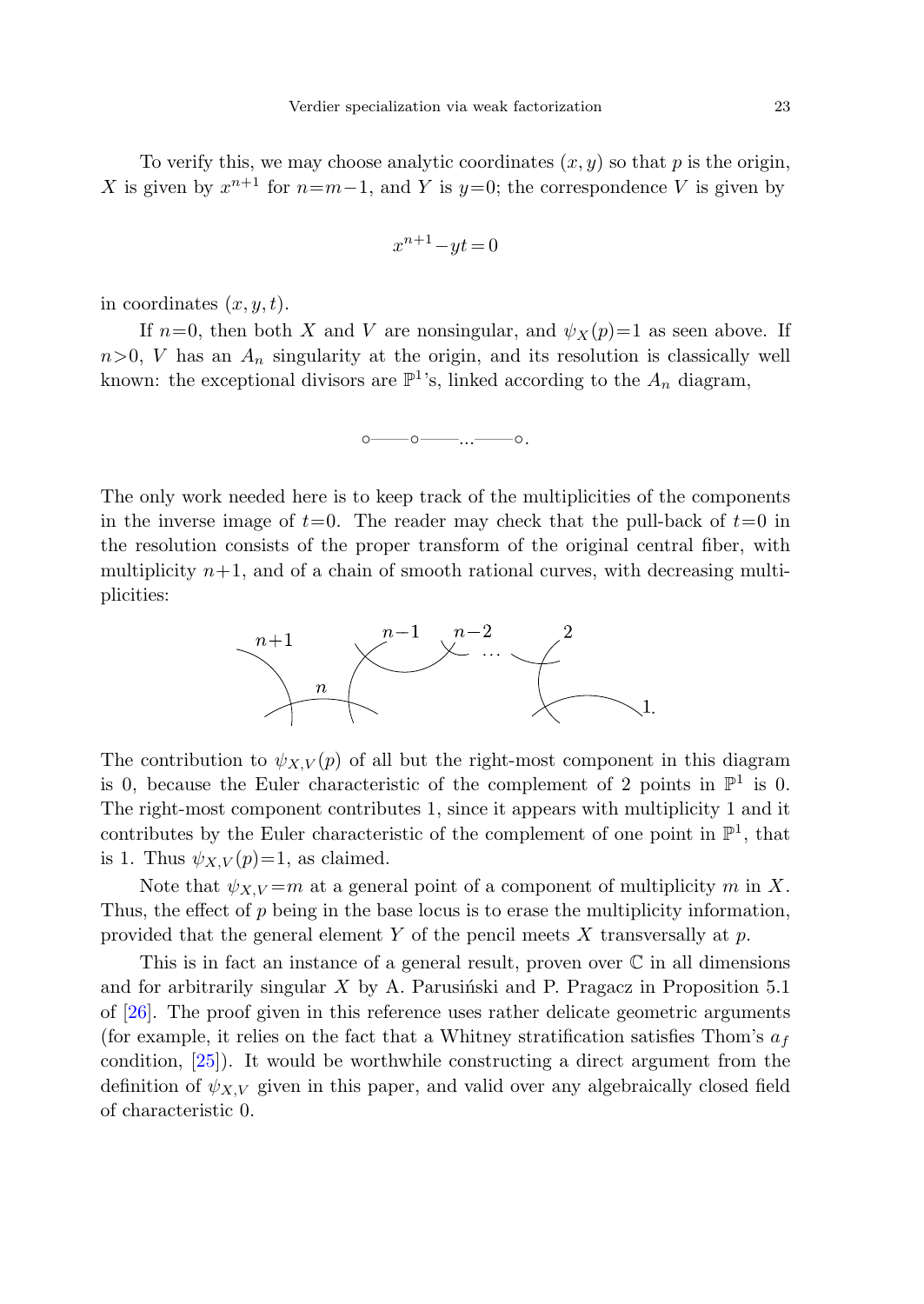#### **5. Weighted Chern–Mather classes, and a resolution formula**

## <span id="page-23-0"></span>**5.1. Weighted Chern–Mather classes**

Let V be a nonsingular variety, and let  $Y\subset V$  be a closed subscheme. In [[4\]](#page-26-2) we have considered the *weighted Chern–Mather class* of Y,

$$
c_{\text{wMa}}(Y) := \sum_{i=1}^{\infty} (-1)^{\dim Y - \dim Y_i} m_i j_{i*} c_{\text{Ma}}(Y_i),
$$

where  $Y_i$  are the supports of the components of the normal cone of Y in V,  $m_i$  is the multiplicity of the component over  $Y_i$ , and  $c_{Ma}$  denotes the ordinary Chern– Mather class. Also, dim Y is the largest dimension of a component of Y. Up to a sign,  $c_{\text{wMa}}$  is the same as the *Aluffi class* of [\[12](#page-26-3)]. With the definition given above, if Y is irreducible and reduced, then  $c_{\text{wMa}}(Y)$  equals  $c_{\text{Ma}}(Y)$ ; in particular,  $c_{\text{wMa}}(Y) = c(TY) \cap [Y]$  if Y is nonsingular. (However, with this choice of sign the contribution of a component  $Y_i$  depends on the dimension of the largest component of  $Y$ .)

<span id="page-23-2"></span><span id="page-23-1"></span>Consider the case in which  $Y$  is the *singularity subscheme* of a hypersurface  $X$ in V: if f is a local generator for the ideal of X, then the ideal of Y in V is locally generated by  $f$  and the partial derivatives of  $f$ .

**Proposition 5.1.** Let X be a hypersurface in a nonsingular variety  $V$ , and let Y be its singularity subscheme. Then

(6) 
$$
(-1)^{\dim Y} c_{\text{wMa}}(Y) = (-1)^{\dim V} c_{\text{SM}}(\mathbf{1}_X - \psi_{X,V})
$$

in  $A_*X$ .

Since  $c_{SM}(\psi_{X,V})$  admits a natural multiplicity decomposition (Remark [3.6\)](#page-14-0), so do the class  $c_{\text{wMa}}(Y)$  and its degree, a Donaldson–Thomas type invariant ([\[12](#page-26-3)], Proposition 4.16). That is, monodromy induces a decomposition of these invariants.

Remark 5.2. The relation in Proposition [5.1](#page-23-1) is a  $c_{\rm SM}$ -counterpart of the identity  $\mu=(-1)^{\dim V}(\mathbf{1}_X-\psi_{X,V})$  mentioned in the introduction, and is equivalent to Theorem 1.5 in [\[4](#page-26-2)]. The identity amounts to the relation of  $\mu$  with the Euler characteristic of the perverse sheaf of vanishing cycles. It goes at least as far back as  $[2]$  $[2]$ , Theorem 4; it also follows from Proposition 5.1 in [\[26](#page-27-3)], and is equation (4) in [\[12](#page-26-3)]. However, these references work over C, and it seems appropriate to indicate a proof of ([6\)](#page-23-2) which is closer in spirit to the content of this paper.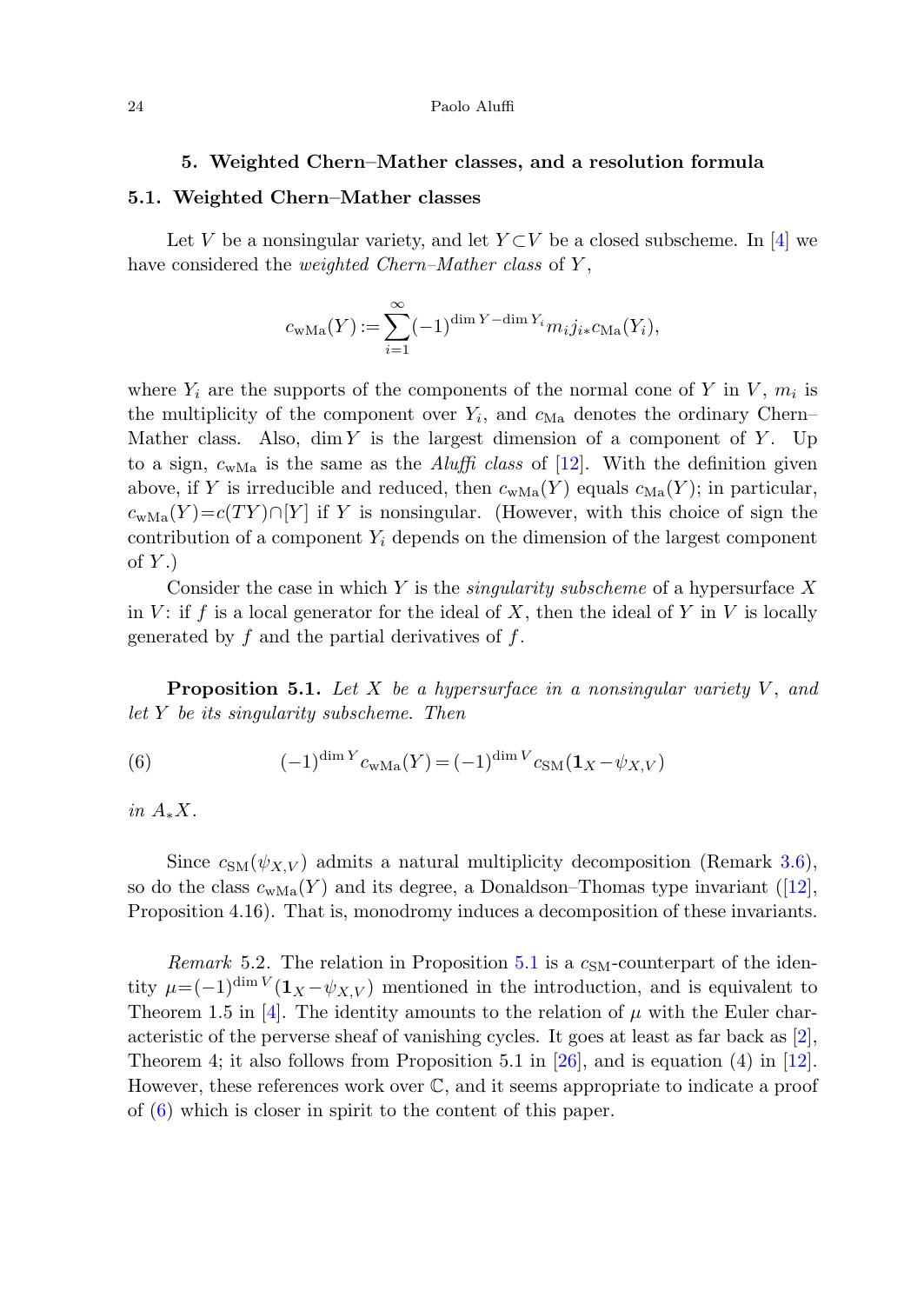Proof. By Theorem [3.3,](#page-12-0)

$$
c_{\text{SM}}(\psi_{X,V}) = X \cdot c_{\text{SM}}(\mathbf{1}_{V \setminus X})
$$

(cf. Lemma [3.2](#page-11-1)). Thus

$$
c_{\rm SM}(\mathbf{1}_X - \psi_{X,V}) = c_{\rm SM}(\mathbf{1}_X) - X \cdot c_{\rm SM}(\mathbf{1}_V) + X \cdot c_{\rm SM}(\mathbf{1}_X)
$$

$$
= (1+X) \cdot c_{\rm SM}(\mathbf{1}_X) - c(TV|_X) \cap [X]
$$

$$
= c(\mathcal{L}) \cap \left( c_{\rm SM}(\mathbf{1}_X) - \frac{c(TV|_X)}{1+X} \cap [X] \right)
$$

with  $\mathcal{L}=\mathcal{O}(X)$ . The class  $(c(TV|_X)/(1+X))\cap [X]$  is the class of the virtual tangent bundle to X, denoted  $c_F(X)$  in [[4\]](#page-26-2). Thus,

$$
c_{\text{SM}}(\mathbf{1}_X - \psi_{X,V}) = c(\mathcal{L}) \cap (c_{\text{SM}}(X) - c_{\text{F}}(X)).
$$

By Theorem 1.2 in [[4\]](#page-26-2), it follows that

$$
c_{\text{SM}}(\mathbf{1}_X - \psi_{X,V}) = (-1)^{\dim V - \dim Y} c_{\text{wMa}}(Y),
$$

which is the statement.  $\Box$ 

Both sides of the formula in Proposition [5.1](#page-23-1) make sense in a more general situation than the case in which  $Y$  is the singularity subscheme of a hypersurface  $X$ : the class  $c_{\text{wMa}}(Y)$  is defined for arbitrary subschemes of a nonsingular variety, and Definition [2.1](#page-5-0) also gives a meaning to  $\psi_{X,V}$  for any subscheme X of a nonsingular variety. Or in other terms, both sides of the identity  $\mu = (-1)^{\dim V} (\mathbf{1}_X - \psi_{X,V})$  admit compelling generalizations: Definition [2.1](#page-5-0) does not require  $X$  to be a hypersurface, and  $c_{\text{wMa}}(Y)$  is the class corresponding to a constructible function  $\nu_Y$  defined for all Y as a specific combination of local Euler obstructions (see Proposition 1.5 in [\[4](#page-26-2)]). This function has garnered some interest in Donaldson–Thomas theory, and is currently commonly known as Behrend's function. It is tempting to guess that a statement closely related to Proposition  $5.1$  may still hold for any Y and a suitable choice of  $X\subset V$  with singularities along Y. (Of course  $\mathbf{1}_X$  should be replaced by (codim<sub>X</sub> V) $\mathbf{1}_X$  for the right-hand side to be supported on the singularities of X, see Example [2.8.](#page-8-2))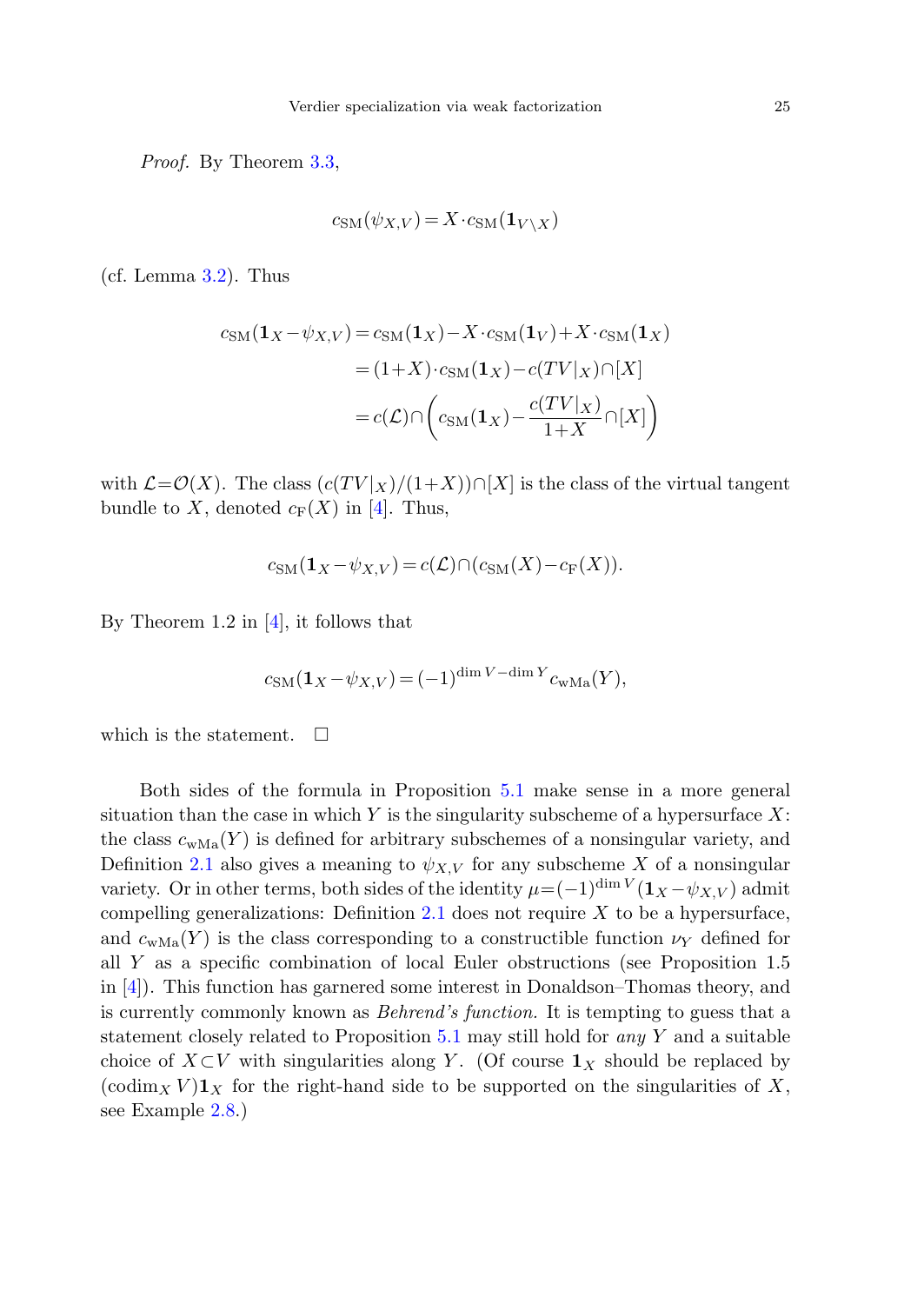## **5.2. Resolutions**

We end with an expression for the function  $\mu$  for the singularity subscheme Y of a hypersurface X in terms of a resolution of X. For this we need to work with Q-valued constructible functions; we do not know if a similar statement can be given over Z.

Assume that V is nonsingular,  $X\subset V$  is a hypersurface, and  $Y\subset X$  is the singularity subscheme. Consider a morphism  $w: W \rightarrow V$  as in Definition [2.1.](#page-5-0) Thus,  $w^{-1}(X)$  is a divisor D with normal crossings and nonsingular components  $D_l$ ,  $l\in L$ ;  $m_l$  denotes the multiplicity of  $D_l$  in D, and  $d: D \rightarrow X$  is the restriction of w.

The relative canonical divisor of w is a combination  $\sum_l \mu_l D_l$  of components of D.

For  $K\subseteq L$ , we let

$$
D_K^\circ = \left(\bigcap_{k \in K} D_k\right) \bigg\backslash \left(\bigcup_{l \notin K} D_l\right).
$$

**Proposition 5.3.** With notation as above,  $\mu$  is given by

$$
(-1)^{\dim X} d_* \left( \sum_{l \in L} \left( m_l - \frac{1}{1 + \mu_l} \right) \mathbf{1}_{D_l^{\circ}} - \sum_{\substack{K \subseteq L \\ |K| \geq 2}} \frac{1}{\prod_{k \in K} (1 + \mu_k)} \mathbf{1}_{D_K^{\circ}} \right).
$$

*Proof.* As discussed above,  $\mu = (-1)^{\dim X}(\psi_{X,V} - \mathbf{1}_X)$ . The given formula follows immediately from

$$
\psi_{X,V} = d_* \sum_{l \in L} m_l \mathbf{1}_{D_l^\circ},
$$

which is a restatement of Definition [2.1](#page-5-0), and

$$
\mathbf{1}_X = d_* \Bigg( \sum_{\substack{K \subseteq L \\ |K| \geq 1}} \frac{1}{\prod_{k \in K} (1 + \mu_k)} \mathbf{1}_{D_K^{\circ}} \Bigg),
$$

which follows from a small generalization of Section 4.4.3 in [\[17](#page-26-4)] (cf. Theorem 2.1) and the proof of Theorem 3.1 in [\[5](#page-26-13)]).  $\Box$ 

Again, it is tempting to guess that a similar expression may exist for Behrend's function of an arbitrary subscheme Y of a nonsingular variety  $V$ , for a suitable choice of a corresponding pair  $X\subset V$ .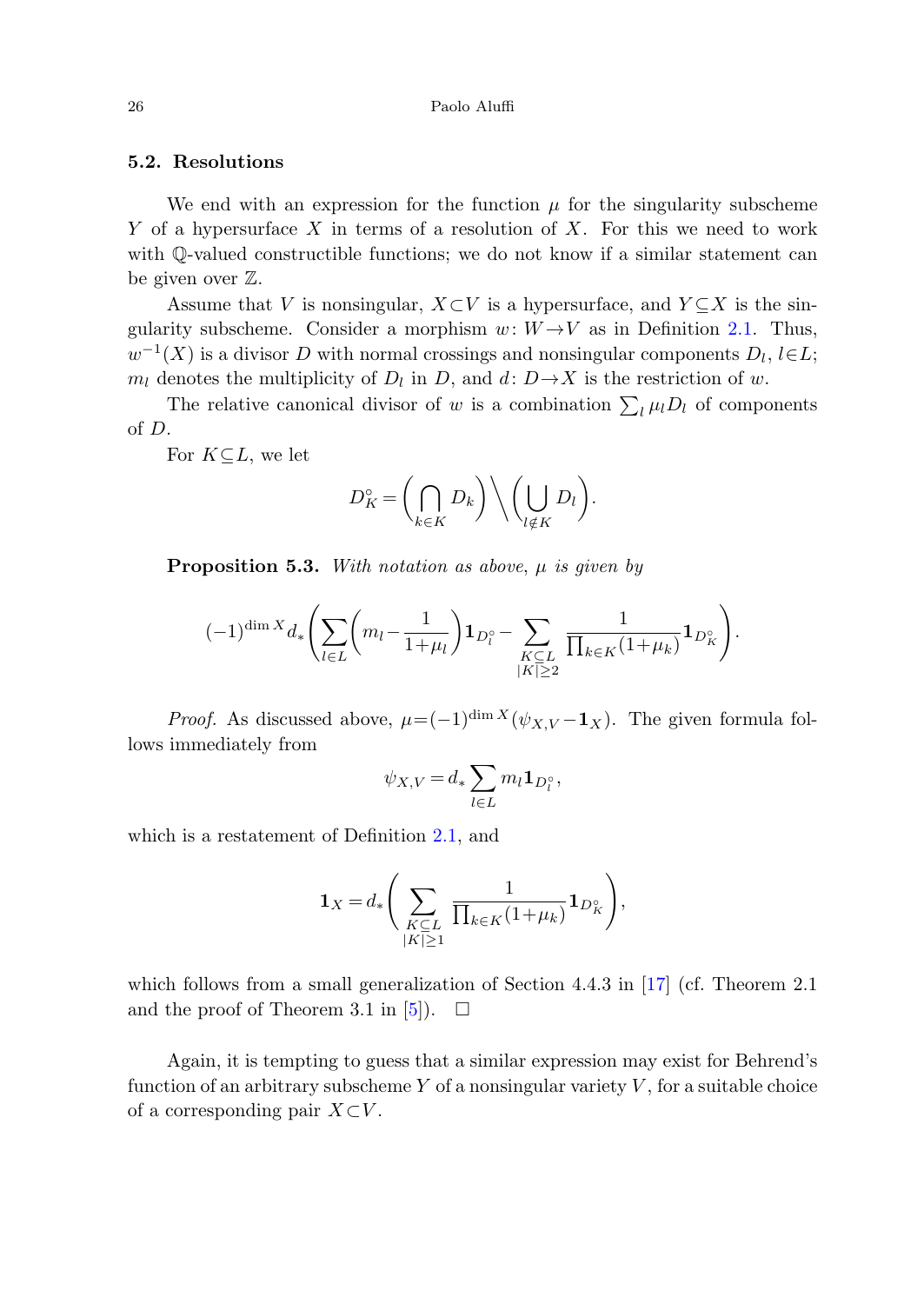## **References**

- <span id="page-26-17"></span><span id="page-26-13"></span><span id="page-26-2"></span><span id="page-26-1"></span><span id="page-26-0"></span>1. ABRAMOVICH, D., KARU, K., MATSUKI, K. and WŁODARCZYK, J., Torification and factorization of birational maps, J. Amer. Math. Soc. **15** (2002), 531–572.
- <span id="page-26-6"></span>2. A'Campo, N., La fonction zˆeta d'une monodromie, Comment. Math. Helv. **50** (1975), 233–248.
- <span id="page-26-12"></span>3. Aluffi, P., Chern classes for singular hypersurfaces, Trans. Amer. Math. Soc. **351** (1999), 3989–4026.
- <span id="page-26-7"></span>4. Aluffi, P., Weighted Chern–Mather classes and Milnor classes of hypersurfaces, in Singularities—Sapporo 1998, Adv. Stud. Pure Math. **29**, pp. 1–20, Kinokuniya, Tokyo, 2000.
- <span id="page-26-10"></span>5. Aluffi, P., Chern classes of birational varieties, Int. Math. Res. Not. **2004** (2004), 3367–3377.
- <span id="page-26-9"></span>6. ALUFFI, P., Modification systems and integration in their Chow groups, Selecta Math. **11** (2005), 155–202.
- <span id="page-26-19"></span>7. Aluffi, P., Limits of Chow groups, and a new construction of Chern–Schwartz– MacPherson classes, Pure Appl. Math. Q. **2** (2006), 915–941.
- <span id="page-26-3"></span>8. Aluffi, P., Celestial integration, stringy invariants, and Chern–Schwartz–MacPherson classes, in Real and Complex Singularities, Trends Math., pp. 1–13, Birkhäuser, Basel, 2007.
- <span id="page-26-16"></span>9. Aluffi, P., Chern classes of graph hypersurfaces and deletion-contraction relations, to appear in Mosc. Math. J.
- <span id="page-26-15"></span>10. Aluffi, P. and Esole, M., Chern class identities from tadpole matching in type IIB and F-theory, J. High Energy Phys., **29** (2009), 032
- <span id="page-26-5"></span>11. Aluffi, P. and Marcolli, M., Feynman motives of banana graphs, Commun. Number Theory Phys. **3** (2009), 1–57.
- <span id="page-26-20"></span>12. Behrend, K., Donaldson–Thomas type invariants via microlocal geometry, Ann. of Math. **170** (2009), 1307–1338.
- <span id="page-26-4"></span>13. Bittner, F., On motivic zeta functions and the motivic nearby fiber, Math. Z. **249** (2005), 63–83.
- <span id="page-26-14"></span>14. BRASSELET, J.-P., SCHÜRMANN, J. and YOKURA, S., Classes de Hirzebruch et classes de Chern motiviques, C. R. Math. Acad. Sci. Paris **342** (2006), 325–328.
- <span id="page-26-8"></span>15. BRASSELET, J.-P., SCHÜRMANN, J. and YOKURA, S., Hirzebruch classes and motivic Chern classes for singular (complex) algebraic varieties, J. Topol. Anal. **2**  $(2010), 1-55.$
- <span id="page-26-18"></span>16. BRIESKORN, E. and KNÖRRER, H., Plane Algebraic Curves, Birkhäuser, Basel, 1986.
- <span id="page-26-11"></span>17. DENEF, J. and LOESER, F., Geometry on arc spaces of algebraic varieties, in European Congress of Mathematics, Vol. I (Barcelona, 2000 ). Progr. Math. **201**, pp. 327–348, Birkhäuser, Basel, 2001.
- 18. Denef, J. and Loeser, F., Lefschetz numbers of iterates of the monodromy and truncated arcs, Topology **41** (2002), 1031–1040.
- 19. Fu, J. H. G., On Verdier's specialization formula for Chern classes, Math. Ann. **291** (1991), 247–251.
- 20. FULTON, W., Intersection Theory, Springer, Berlin, 1984.
- 21. Kennedy, G., MacPherson's Chern classes of singular algebraic varieties, Comm. Algebra **18** (1990), 2821–2839.